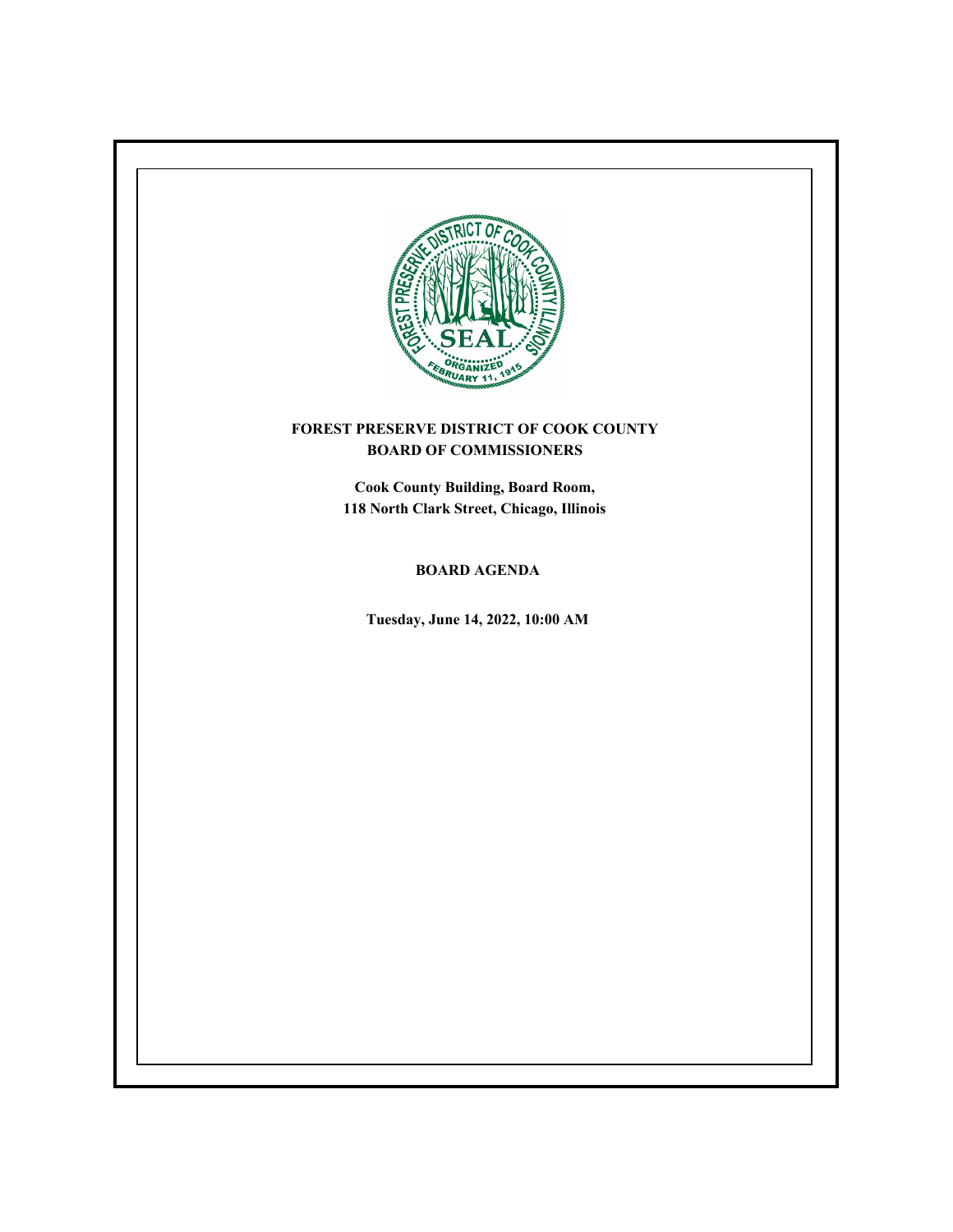## **PUBLIC TESTIMONY**

Authorization as a virtual public speaker shall only be granted to those individuals who have submitted in writing, their name, email address, phone number, subject matter, and organization (if any) to the Secretary 24 hours in advance of the meeting. Duly authorized virtual public speakers shall be sent a link to virtually attend the meeting and will be called upon to deliver testimony at a time specified in the meeting agenda. Authorized public speakers who are not present during the specified time for public testimony will forfeit their allotted time to speak at the meeting. Public testimony must not exceed three minutes; the Secretary will keep track of the time and advise when the time for public testimony has expired. After each speaker has completed their statement, they will be removed from the meeting. Once removed, you will still be able to follow the proceedings for that day at:

https://www.cookcountyil.gov/service/watch-live-board-proceedings or in a viewing area at 69 W.Washington Street, 22nd Floor Conference Room F, Chicago, IL. Persons authorized to provide public testimony shall not use vulgar, abusive, or otherwise inappropriate language when addressing the Board; failure to act appropriately; failure to speak to an item that is germane to the meeting, or failure to adhere to the time requirements may result in expulsion from the meeting and/or disqualify the person from providing future testimony. Written comments will not be read aloud at the meeting, but will be posted on the meeting page and made a part of the meeting record.

#### **PRESIDENT**

#### **22-0260**

#### **Presented by:** ARNOLD RANDALL, General Superintendent

#### **PROPOSED ORDINANCE AMENDMENT**

### **FOREST PRESERVE FEE SCHEDULE**

BE IT ORDAINED**,** by the Forest Preserve District of Cook County Board of Commissioners, that Schedule 23 of the Annual Appropriation Ordinance for the Forest Preserve District of Cook County for the year commencing January 1, 2022 is hereby amended as follows:

Schedule 23 - Aerial Adventure Course Fee Schedule

Tree Top Adventure Course (Adults Ages 16+) \$62.95

Tree Top Adventure Course (Child Ages 10-15) \$44.95

Tree Top Junior Course (All Ages) \$32.95

Stand Alone Zipline (All Ages) \$29.95

Treetop Nets PACKAGED (Price paid if packaged with full price TTA or TTAJ) \$24.95 2/hr package \$19.95 1/hr pacakge package \$12.95/30 min package

Tree Top Nets \$29.95 2-hr stand-alone \$22.95 1-hr stand-alone \$14.95 30 min Stand alone

Axe-Throwing (1/2 hour) \$9.95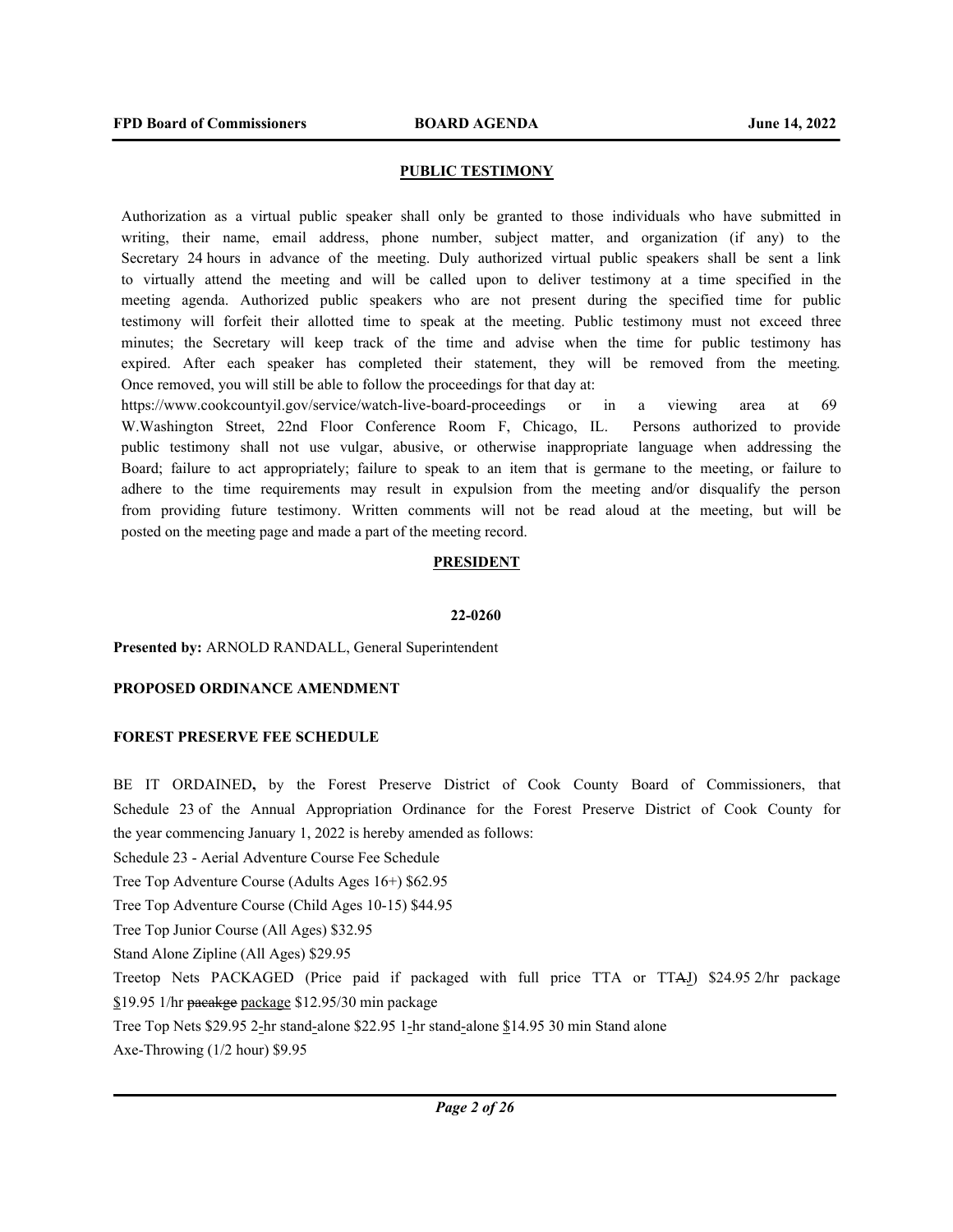Axe-Throwing (1 hour) \$19.95 Axe-Throwing Add-on to TTA/TTJ (1/2 hour) \$7.95 Axe-Throwing Add-on to TTA/TTJ (1 hour) \$9.95 Tree Top Discovery Course (Ages 10+) \$39.95 Forest Escape (All Ages) \$19.95 \*Fees listed above represent not to exceed fees that the District's vendor may charge

**Effective date:** This ordinance shall be in effect immediately upon adoption.

#### **22-0296**

**Presented by:** ARNOLD RANDALL, General Superintendent

## **PROPOSED CONTRACT AMENDMENT**

**Department(s):** Department of Permits, Rentals and Concessions

**Vendor:** Go Ape Bemis Woods LLC ("Go Ape"), Frederick, Maryland

**Request:** Authorization for the Forest Preserve District of Cook County to amend contract

**Good(s) or Service(s):** Professional design, construction, operation, and maintenance services for an Aerial Adventure & Zipline Course (the "Course")

### **Original Contract Period:**

5/1/2014 - 5/1/2019; Board Approved Extension (9/8/2015) 5/2/2019 - 5/1/2021; Board Approved Extension (1/14/2020) 5/2/2021 - 6/30/2023, with three (3) one-year renewal options to be exercised at the discretion of the General Superintendent

## **Proposed Contract Period Extension:** N/A

**Total Current Contract Amount Authority:** N/A (Revenue Generating). Go Ape has agreed to pay the Forest Preserves a \$20,000.00 annual fee plus a tiered percentage of gross revenue generated at the Course

**Original Approval:** 10/7/2014

**Previous Increase(s):** N/A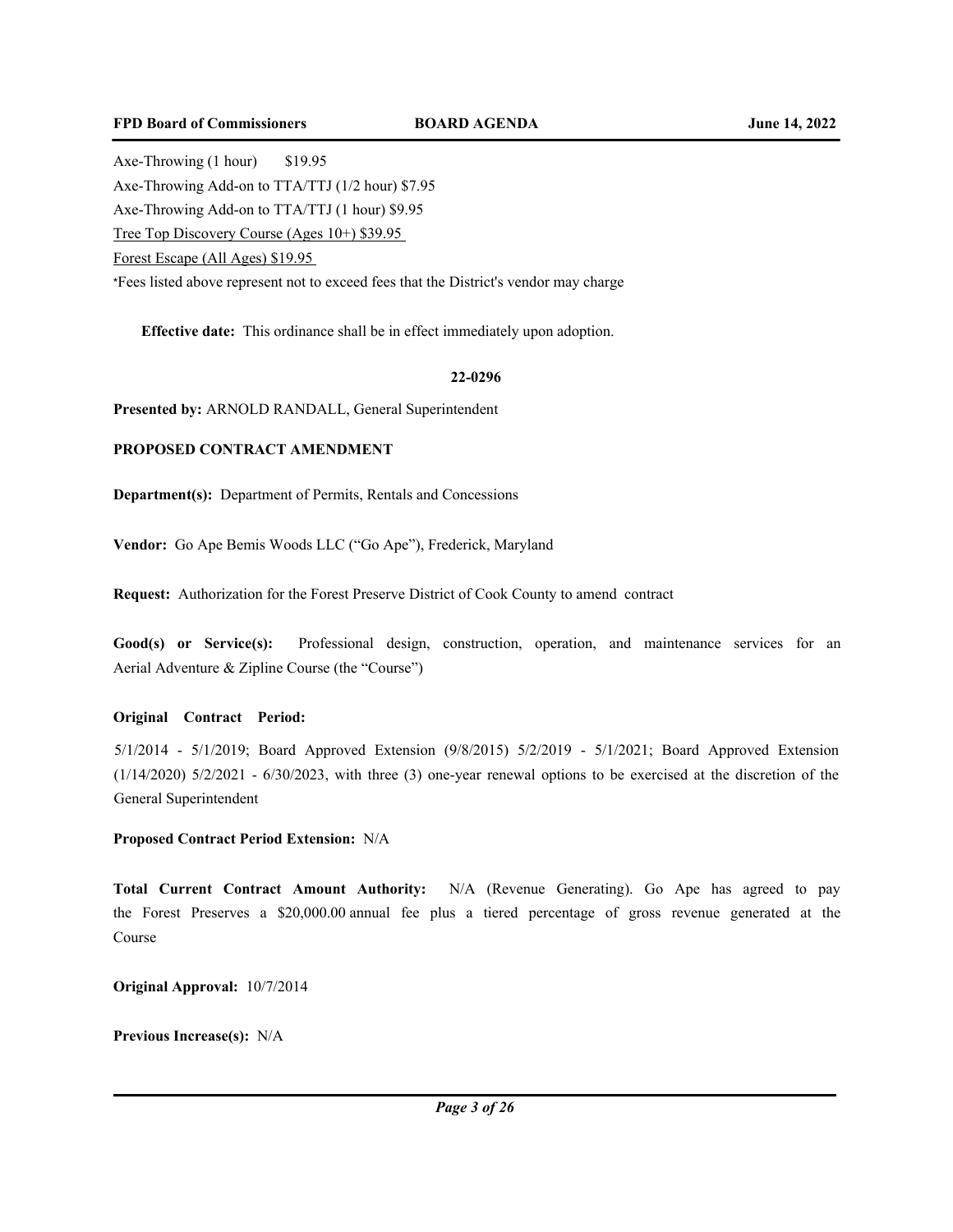**This Increase Requested:** N/A

**Estimated Fiscal Impact:** N/A (Revenue Generating)

**Accounts:** N/A

**Contract Number(s):** 14-40-405

#### **Concurrences:**

The Chief Financial Officer has approved this item. Final amendment is subject to legal review and approval.

**District(s):** 17

**Summary:** Go Ape seeks to offer two (2) new activities at their existing Bemis Woods South operating location. Each of these activities can be operated without changes to existing infrastructure at the Adventure Park. No construction is required or requested.

The first new activity is a shortened "Tree Top Discovery" adventure course, which utilizes the existing course, but uses fewer stations and lasts for less time. The existing full course lasts two (2) to three (3) hours. The shortened course will run about one (1) hour. The shortened course will be offered at a lower price point than the full course.

The second activity, the "Forest Escape" is an area designated within the Adventure Park footprint that offers a scavenger hunt.

Prices for the two new activities are included in the Amendment to the Annual Appropriation Ordinance for the Forest Preserve District of Cook County for the year commencing January 1, 2022 (Board Item No. 22-0260). The contract amendment will also require Go Ape to submit proposals for new pricing and activities prior to the Forest Preserves' budgeting process for applicable year. Go Ape will continue to comply with all safety requirements mandated by State and local health officials to respond to the COVID-19 pandemic. The proposed amendment will also modify the agreement to clarify that while price increases do require board approval, price decreases and promotional discounts do not require board approval.

#### **OFFICE OF THE GENERAL SUPERINTENDENT**

#### **22-0274**

**Sponsored by:** Arnold Randall, Forest Preserve District of Cook County Board of Commissioners

## **PROPOSED CONTRACT**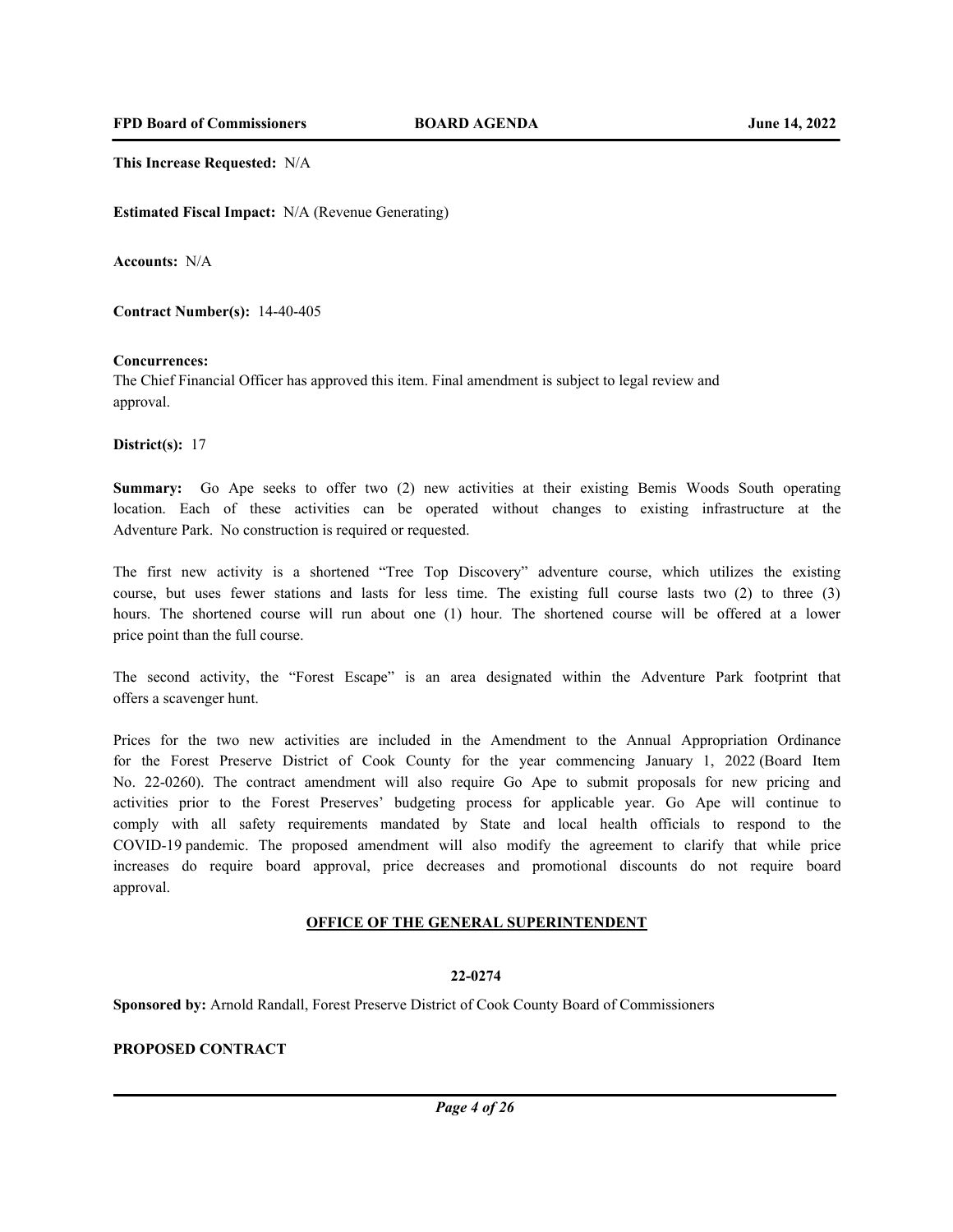**Department(s):** Planning and Development

**Vendor:** H.W. Lochner, Inc., Chicago, Illinois

**Request:** Authorization for the Forest Preserves of Cook County (the "Forest Preserves") to enter into and execute

Good(s) or Service(s): Professional civil engineering services for bridge and structure inspection/design Districtwide.

**Contract Value:** \$334,400.00

**Contract period:** Three (3) years from Effective Date of the Professional Services Agreement.

**Estimated Fiscal Impact:** FY 2022 \$134,400; FY 2023 \$100,000; FY 2024 \$100,000

**Accounts:** Professional Services 51009.520830, 51028.520830, 51029.520830, 51030.520830, 51031.520830, 51051.520830, 51058.520830 and future C&D accounts

**Contract Number(s):** Contract No. 74000010694 for Project 22-80-06 Professional Engineering Services for Bridge & Structure Inspection and Design issued under Request for Proposals Solicitation No. 22-80-007459

#### **Concurrences:**

The Chief Financial Officer has approved this item. Final agreement is subject to legal review and approval.

The Vendor has met the Minority- and Women-owned Business Enterprise Ordinance provisions via direct participation.

### **District(s):** Districtwide

**Summary:** The Forest Preserves has an inventory of 128 bridge and underpass structures on trails that accommodate bicycle, equestrian or pedestrian traffic that require inspection and repairs from time to time. The last comprehensive inspection was conducted ten years ago in 2012. Most of these structures are on paved and unpaved trails and do not carry public vehicular traffic.

The proposed contract for professional civil engineering services includes inspection, final engineering, permitting, bidding assistance, and construction administration assistance.

The consultant team, led by H.W. Lochner, Inc., was selected by a committee of Planning & Development staff in response to a request for proposals (RFP No. 22-80-06). Six teams submitted proposals in response to the request.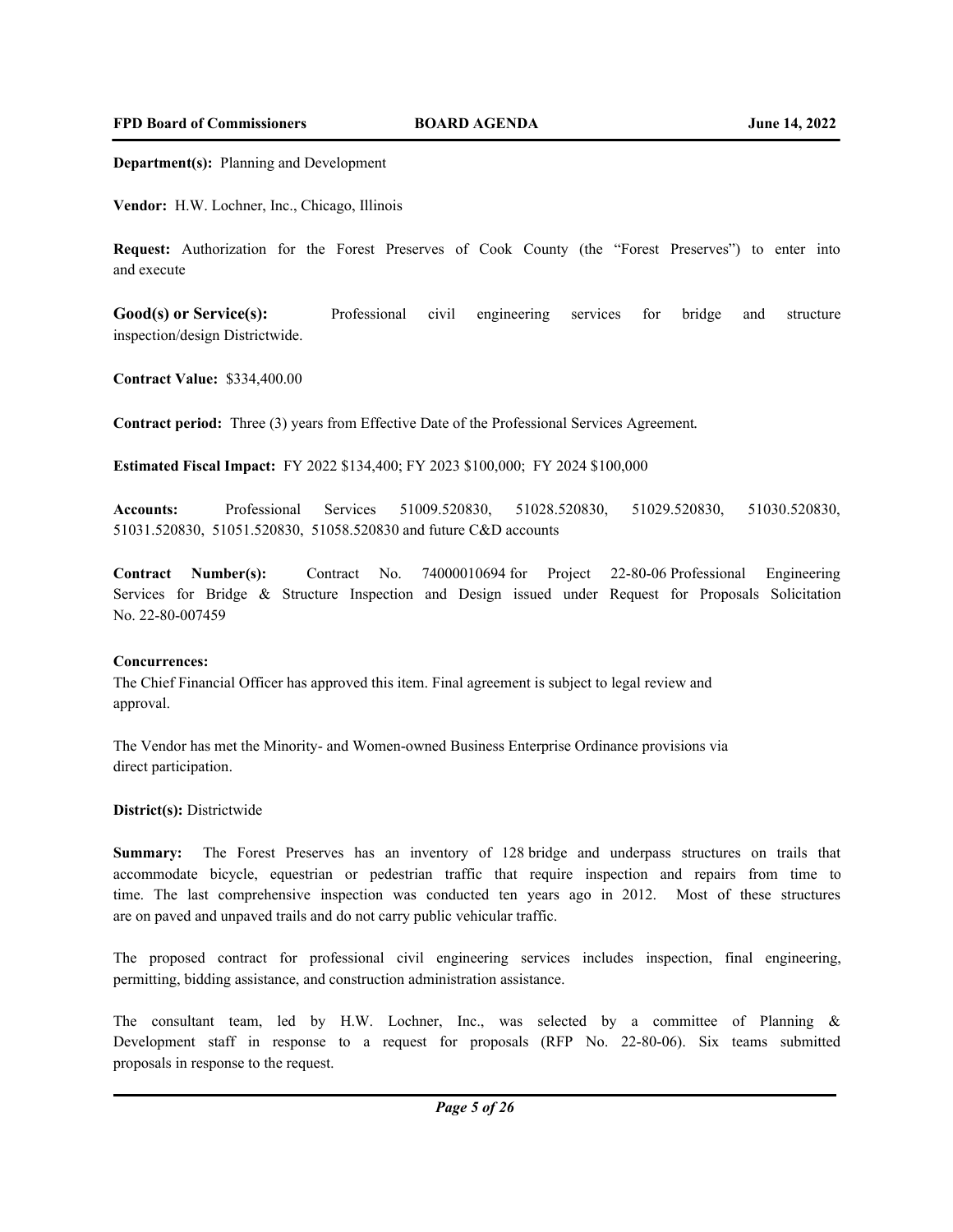### **22-0283**

## **PROPOSED CONTRACT**

**Department(s):** Departments of Legal and Finance

**Vendor:** CS Insurance Strategies, Chicago, Illinois

**Request:** Authorization for the Forest Preserve District of Cook County to enter into and execute

**Good(s) or Service(s):** Insurance Brokerage Services (Property)

**Contract Value:** Not to Exceed \$400,000.00 per year

**Contract period:** 7/1/2022 - 6/30/2023, with a one-year optional renewal to be exercised at the discretion of the General Superintendent

**Estimated Fiscal Impact:** FY 2022 \$400,000.00, FY 2023 (Optional) \$400,000.00

**Accounts:** 51011.700005 (Self Insurance, Other Expense)

**Contract Number(s):** 74000010710

#### **Concurrences:**

The Chief Financial Officer has approved this item. Final agreement is subject to legal review and approval.

The Vendor has met the Minority and Women Owned Business Enterprise Ordinance provisions through direct participation.

**District(s):** Districtwide

**Summary:** On March 18, 2021, the Cook County Board of Commissioners approved a contract with CS Insurance Strategies for Insurance Brokerage Services for Property and Cyber Liability coverage (the "County Contract"). The contract was awarded pursuant to a publicly advertised Request for Proposals in accordance with the Cook County Procurement Code.

Currently, the Forest Preserves is self-insured against all losses, including general liability, property damage, and workers compensation. The Forest Preserves would like to piggyback off the County Contract on a sole source basis for property insurance at select locations. The value is a not-to-exceed amount inclusive of annual broker fees and estimated insurance premiums based on current exposure and loss information. After one year, the Forest Preserves intends to explore additional insurance coverage.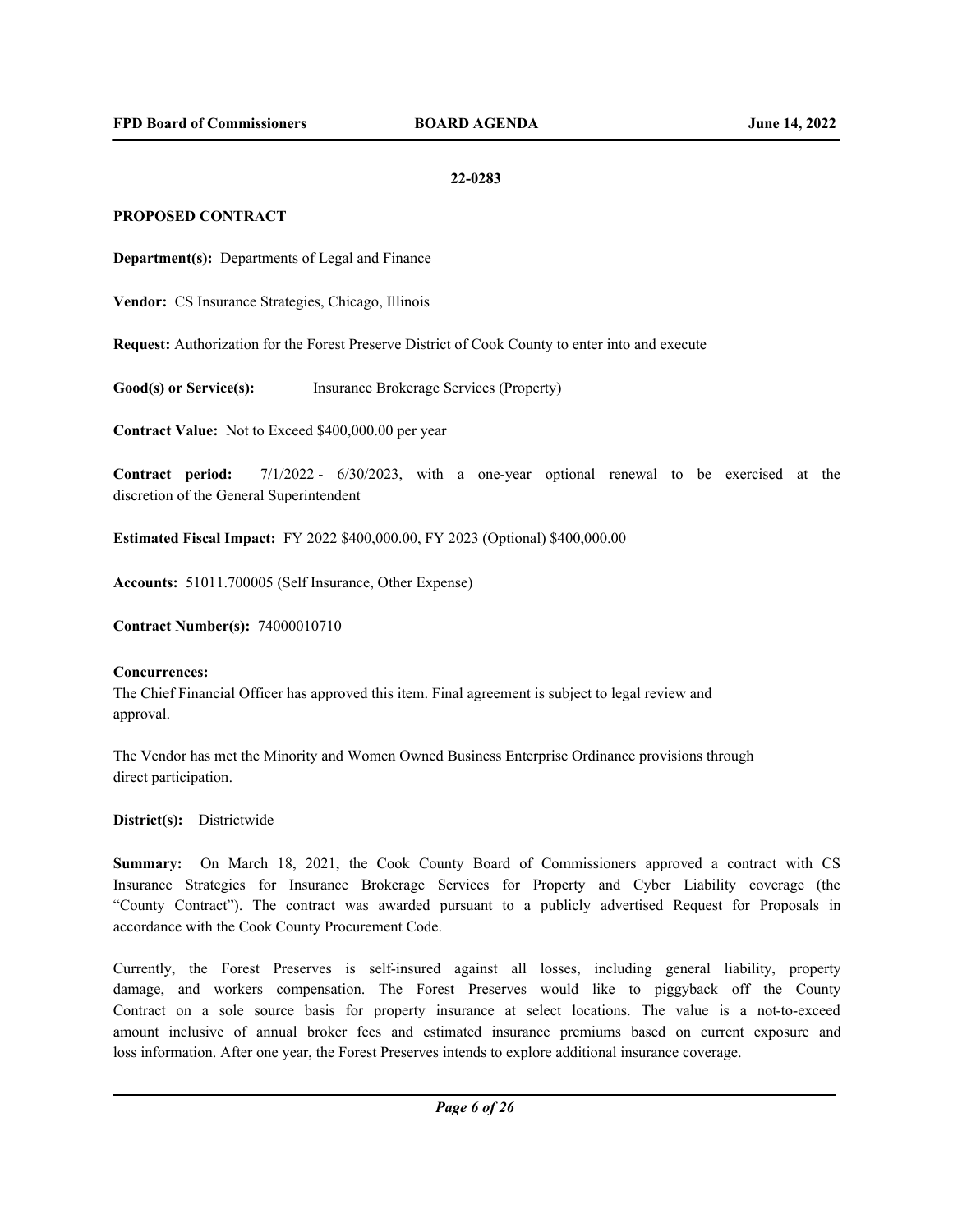### **22-0281**

#### **PROPOSED INTERGOVERNMENTAL AGREEMENT AMENDMENT**

**Department:** Department of Planning and Development

**Other Part(ies):** Metropolitan Water Reclamation District of Greater Chicago ("MWRD"), Chicago, Illinois

**Request:** Authorization to extend an existing Memorandum of Understanding ("MOU") with MWRD to cooperate on mutually beneficial projects and provide for mutual waiver of permit, license and other fees for improvement projects proposed by either agency.

Goods or Services: Continued waiver of license and other fees for projects proposed by either agency that otherwise meet the respective agency's permit or license review criteria.

#### **Agreement Number:** N/A

**Agreement Period:** Original agreement: Five (5) years from date of execution (7/20/2017), ending 7/19/2022. Extension period: One (1) year, 7/20/2022 - 7/19/2023.

**Fiscal Impact:** Varies by project

**Accounts:** N/A

**District(s):** Districtwide

**Summary:** For the past five years, the agencies have been working cooperatively on projects that mutually benefit both agencies, and have mutually waived license, permit and other fees for projects proposed by either agency that otherwise meet the respective agency's permit or license review criteria. The parties are currently exploring expansion of the agreement and request a one-year extension to work on a more formal intergovernmental agreement. No other terms of the existing agreement would change.

#### **22-0263**

## **PROPOSED CONTRACT AMENDMENT**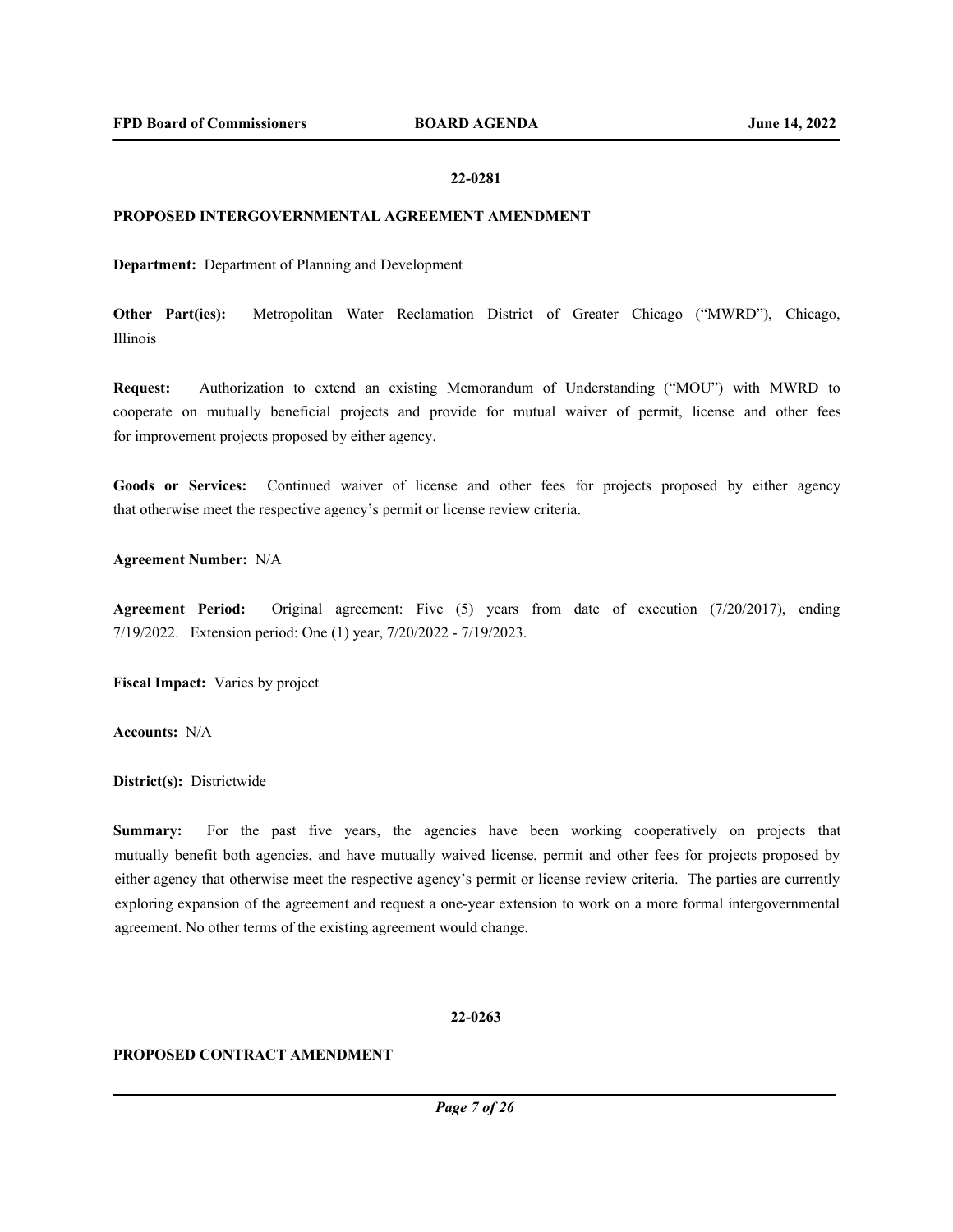**Department(s):** Department of Law Enforcement

**Vendor:** Kentech Consulting, Inc., Chicago, Illinois

**Request:** Authorization for the Forest Preserves of Cook County (the "Forest Preserves") to extend and increase a contract

**Good(s) or Service(s):** Background Investigative Services for Law Enforcement Positions

**Original Contract Period:** 8/20/2019-8/19/2022

**Proposed Contract Period Extension:** 8/20/2022-8/19/2023

**Total Current Contract Amount Authority:** \$75,000.00

**Original Approval:** 8/20/2019, \$75,000.00

**Previous Increase(s):** N/A

**This Increase Requested:** \$25,000.00

**Estimated Fiscal Impact:** FY 2022 \$25,000.00, FY 2023 \$25,000.00 (including amount outstanding on contract)

**Accounts:** Professional Services 51001.520830

**Contract Number(s):** #74000006616

#### **Concurrences:**

The Chief Financial Officer has approved this item. Final amendment is subject to legal review and approval.

The Minority-and Women Owned Business Enterprise Ordinance is not applicable due to the contract value per year being equal to or less than \$25,000.00

**District(s):** Districtwide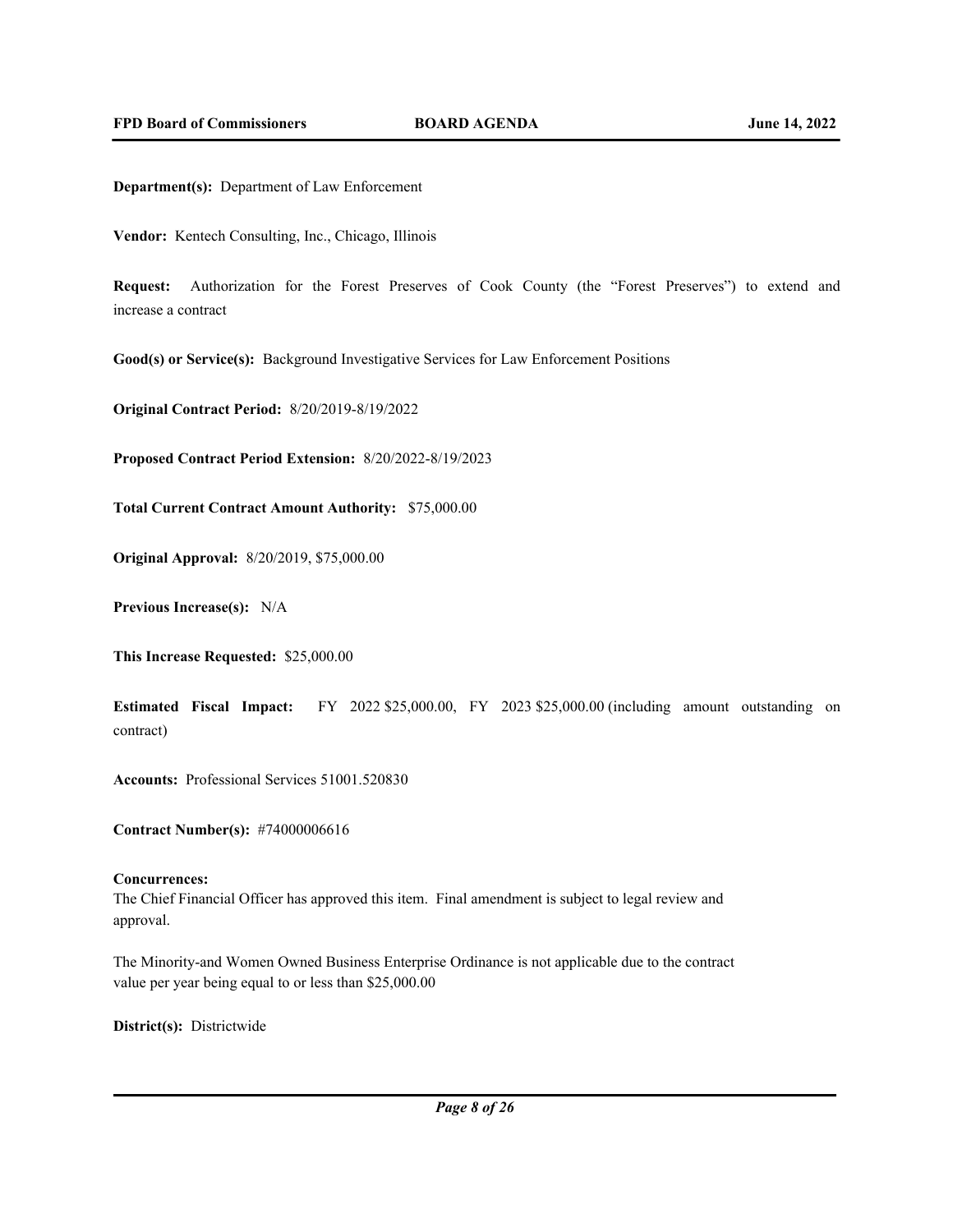**Summary:** This request is for a time extension and additional funds. Kentech Consulting, Inc. provides background investigative services for law enforcement positions in accordance with the Forest Preserves' Employment Plan. The Forest Preserves plans to issue a Request for Proposals the beginning of 2023 calendar year.

### **22-0273**

## **PROPOSED CONTRACT AMENDMENT**

**Department(s):** Permits, Rentals, and Concessions

**Vendor:** Bottling Group, LLC (Pepsi), White Plains, New York and Cook County Government, Cook County, Illinois

**Request:** Authorization for the Forest Preserve District of Cook County (the "Forest Preserves") to amend and extend

Good(s) or Service(s): With proposed amendment and extension, Pepsi to continue to receive exclusive pouring rights for all beverages sold on Forest Preserves properties (excluding golf courses); however, under the proposed amendment (1) the agreement would be extended for approximately two years, (2) Superlative Group, Inc. would be removed as a party to the agreement, and (3) revenue would be restructured.

**Original Contract Period:** 6/15/2016 - 6/14/2026

**Proposed Contract Period Extension:** 6/15/2026 - 6/30/2028

**Contract Number(s):** AM-2016-001

**Estimated Fiscal Impact:** N/A - Revenue Generating.

**Accounts:** Concessions, 01-5302

#### **Concurrences:**

The Chief Financial Officer has approved this item. Final amendment is subject to legal review and approval.

**District(s):** Districtwide

**Summary:** On  $7/21/2015$  the Forest Preserves approved an Intergovernmental Agreement between the County and the Forest Preserves for the purpose of joining the Asset Marketing Program. On 9/08/2015,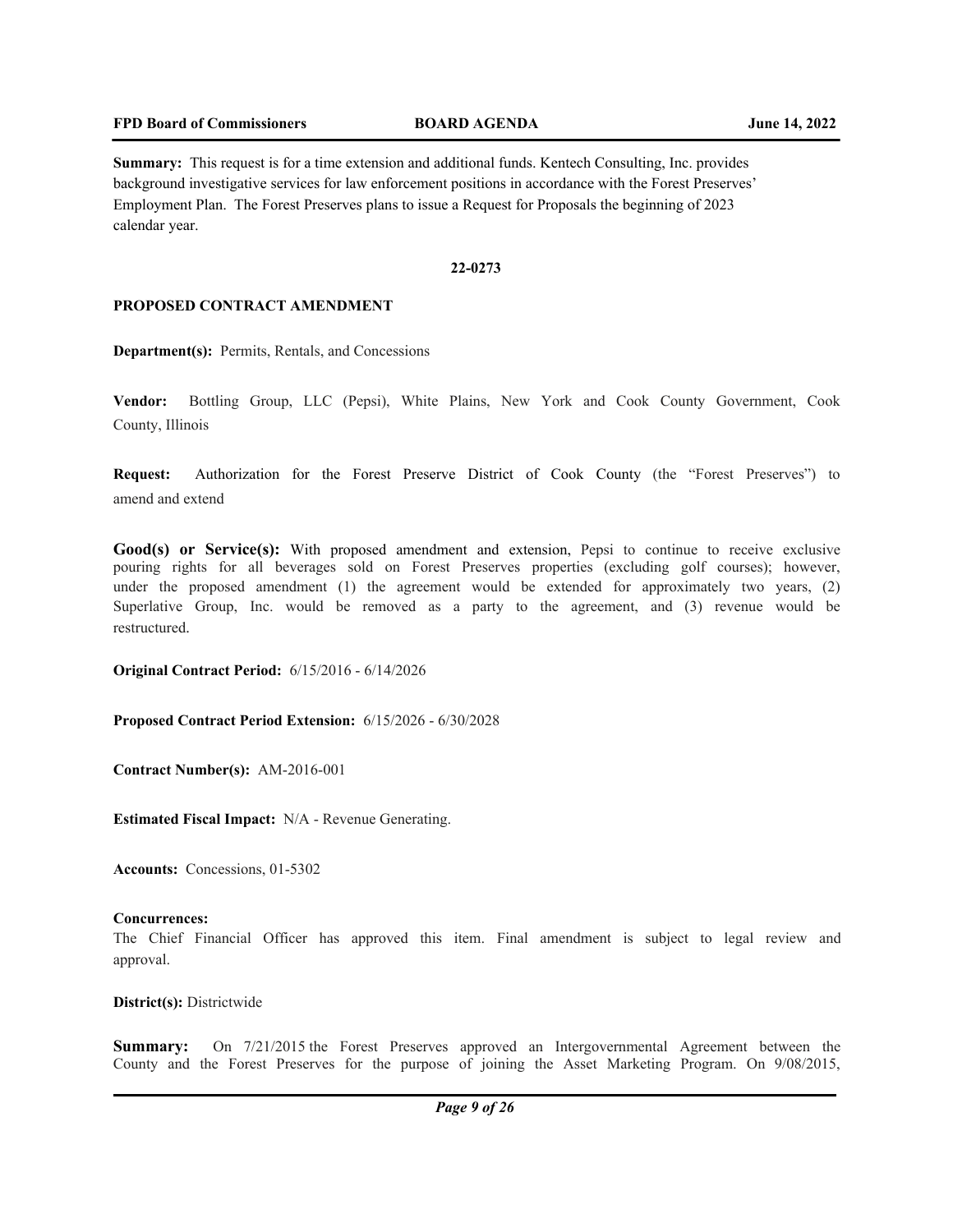the Forest Preserves Board approved the Forest Preserves procuring the same service as Cook County under contract 12-90-289 with the Superlative Group, Inc. for asset marketing program services.

On 5/11/2016 the County approved a contract with the Bottling Group, LLC (Pepsi) in which the County and the Forest Preserves granted exclusive pouring rights to Pepsi for all beverages sold on County and Forest Preserves property for a ten-year period, with the exception of Forest Preserves golf courses which are not part of the agreement. On 6/7/2016, the Forest Preserves approved that agreement (Board Item No. 16-0236).

The proposed amendment extends the relationship with Pepsi by approximately two additional years. The Forest Preserves is anticipated to receive less revenue under the proposed amendment. Superlative will be removed as a party to the agreement.

It is respectfully requested that the General Superintendent be authorized to execute, on behalf of the Forest Preserves, all documents necessary to implement and administer the amendment.

### **22-0276**

#### **PROPOSED LICENSE REQUEST**

**Request:** Requesting authorization for the Forest Preserves of Cook County (the "Forest Preserves"), as Licensor to grant a License to ComEd, Grantee, to locate, operate and maintain 2,585 feet of underground electric cable and 875 feet of pole-mounted electric cable along Dundee and Lee roads in Northbrook, Illinois. The cable will replace some existing line and add new line to improve access and response time to outages. The work would require removal of three smaller trees. No trail closures are anticipated.

**Term:** Ten (10) years

**License Fee:** \$109,614.33

**License Application Fee:** \$1,500.00

**License Review Fees:** \$3,000.00

**YELAR Fee:** \$6,900.00

**Additional Fee:** \$20,000.00. This fee is to support ecological restoration work in Chipilly Woods.

Total one-time upfront fee of \$141,014.33 for the term of the License

**Tree Mitigation Fee:** \$1,655.77

**The area of the License is:** 1.1915 Acres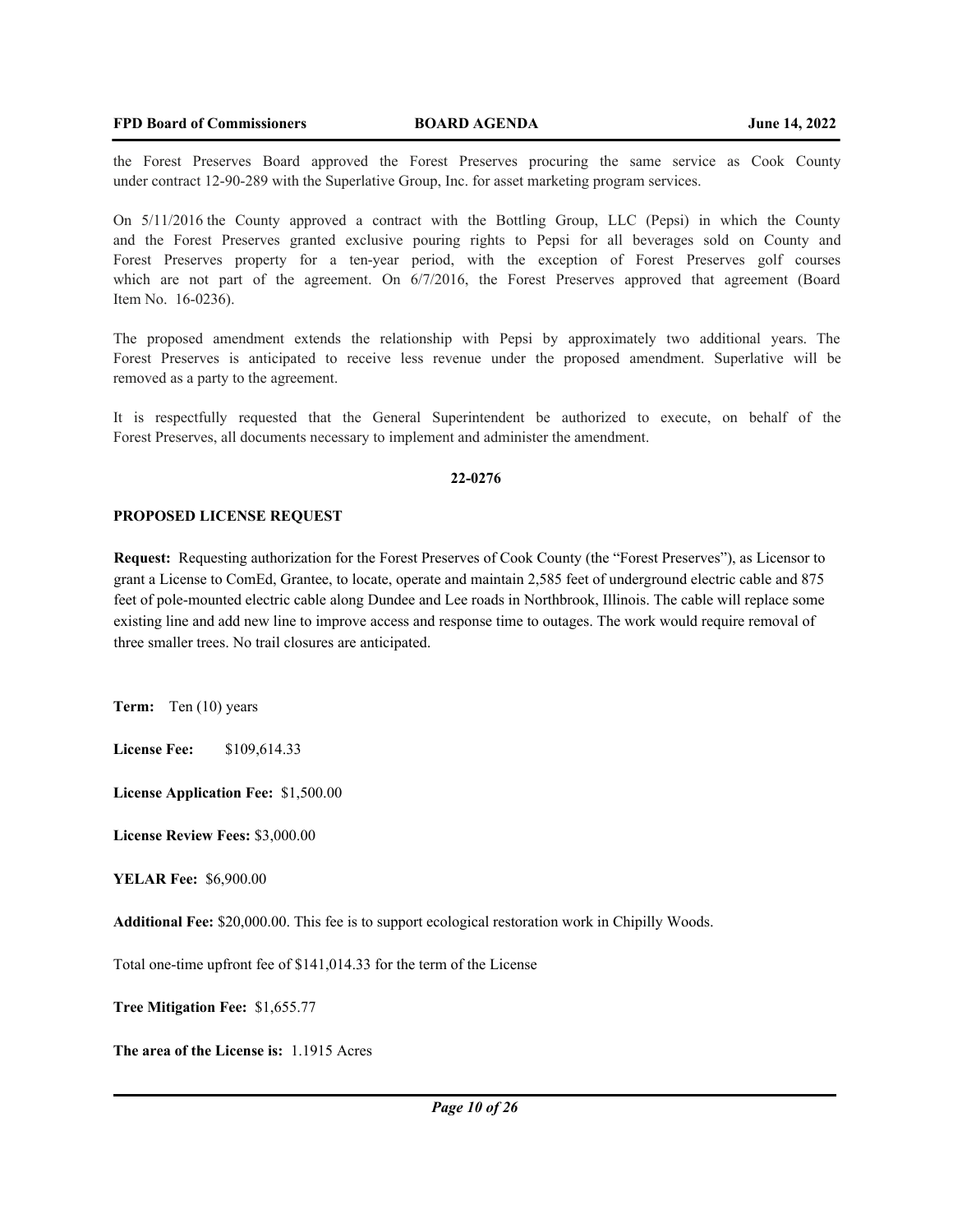#### **Concurrence(s):**

The Chief Financial Officer has approved this item. Final agreement is subject to legal review and approval.

Grantee will be required to meet the insurance requirements under the License Agreement.

The Forest Preserves staff have reviewed this license application and plans and have found them to be acceptable; therefore, it is recommended that the Forest Preserves of Cook County Board of Commissioners approve the issuance of this license.

**District(s):** 14

#### **22-0228**

#### **PROPOSED BID RECOMMENDATION**

**Department:** Planning and Development

**Request:** Authorization for the Forest Preserves of Cook County to enter into a construction contract with Fabex Technologies, LLC, primary place of business Chicago, Illinois, for improvements at Crabtree Nature Center located in South Barrington.

**Reason:** Contract #74000010691 issued under Project #22-80-04 Building Renovations and Interpretive Exhibits at Crabtree Nature Center. The project addresses energy efficiency, accessibility, and visitor amenities. Energy efficiency work includes, but is not limited to, replacement of existing heating, ventilating and air conditioning systems with all-electric systems, energy efficient lighting, new ceilings, windows and doors. Visitor amenities include a new welcome desk, accessibility updates, new educational exhibits, and other related work as specified in the plans and specifications. This work is funded in part by a grant from the Illinois Department of Natural Resources (IDNR) Museum Capital grant program (see grant award Board Item No. 21-0101).

### **Bid Opening Date:** 5/4/2022

#### **Bid Results:**

| Firm                                 | <b>Bid Amount</b> |
|--------------------------------------|-------------------|
| 1. Fabex Technologies, LLC           | \$2,079,436.00*   |
| 2. Industria Construction Services   | $$2,173,157.00**$ |
| 3. Efraim Carlson & Son, Inc.        | \$2,212,400.00    |
| 4. Blinderman Construction Co., Inc. | \$2,241,000.00    |
| 5. Tandem Construction Inc.          | \$2,440,000.00    |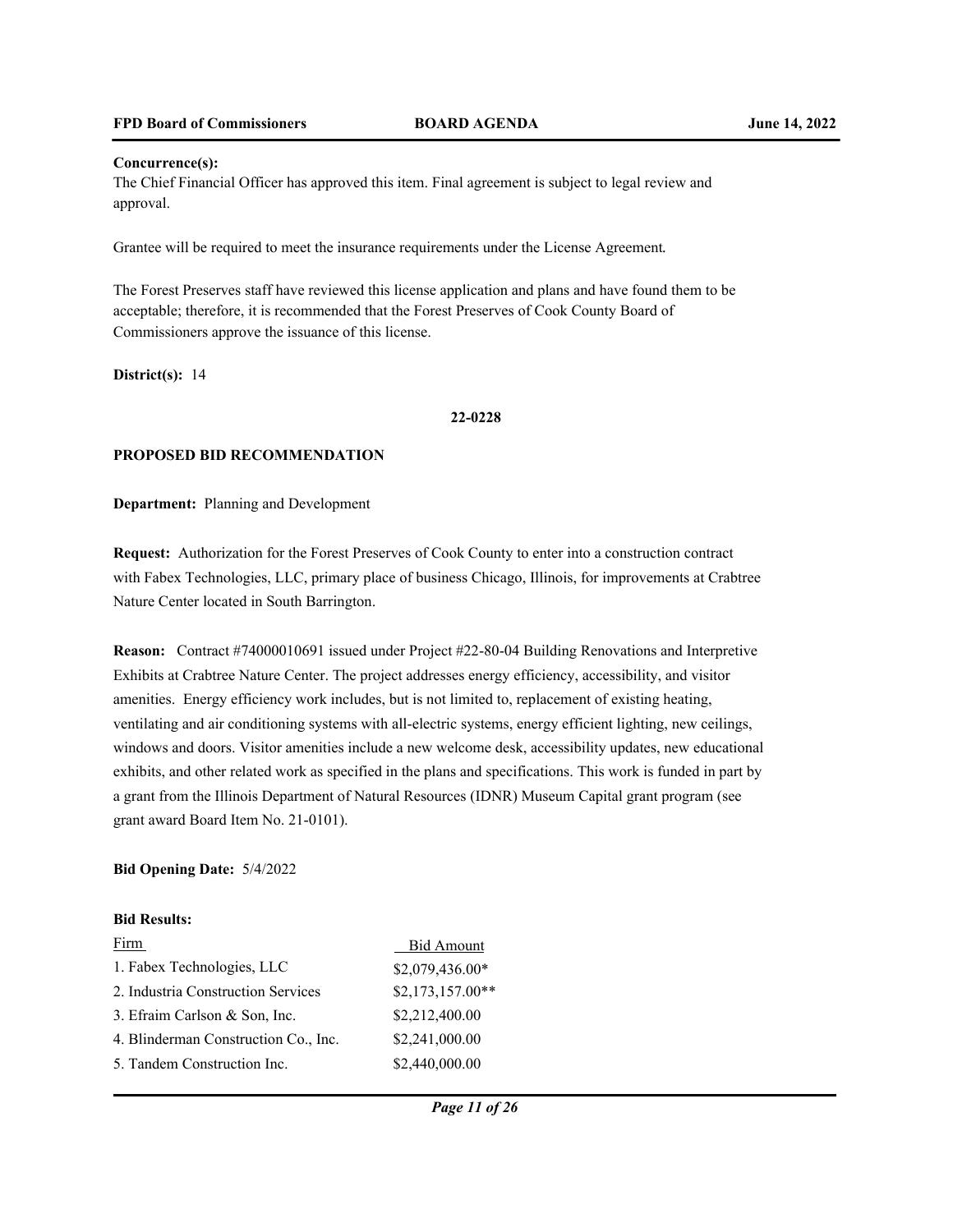## **FPD Board of Commissioners BOARD AGENDA June 14, 2022**

6. Accel Construction Services Group, LLC \$2,609,170.00

\* Submitted bid was \$2,079,435.00 but was \$1.00 higher after further examination of calculations.

\*\* Submitted bid was \$2,173,158.00 but was \$1.00 lower after further examination of calculations.

**Estimated Fiscal Impact:** \$2,079,436.00; with up to \$637,500.00 to be reimbursed by IDNR grant

**Contract Period:** 6/14/2022 **-** 6/13/2023

**Account Name/Number:** Property Maintenance and Operations 51009.560105, 51010.560105, 51027.560105, 51028.560105, 51051.560105, 51058.560105, 51030.560105, 51031.560105 and future Construction and Development funds

## **District:** 15

## **Concurrence(s):**

The Chief Financial Officer and Chief Attorney have approved this item. The vendor has met the Minority- and Women-owned Business Enterprise Ordinance provisions via direct participation.

## **22-0266**

**Presented by:** ARNOLD RANDALL, General Superintendent

# **PROPOSED BID RECOMMENDATION**

**Department:** Facilities and Fleet

**Request:** Requesting authorization for the Forest Preserves of Cook County to enter into a contract with Premier Mechanical, Inc.

**Reason:** Contract number 74000010698 is for heating, ventilation, and air conditioning services for Little Red School House Nature Center, Sagawau Environmental Learning Center, and Rolling Knolls Pavilion.

**Bid Opening Date:** 4/15/2022

## **Bid Results:**

1. Premier Mechanical, Inc., \$337,420.00

2. Amalgamated Services, Inc., \$363,531.44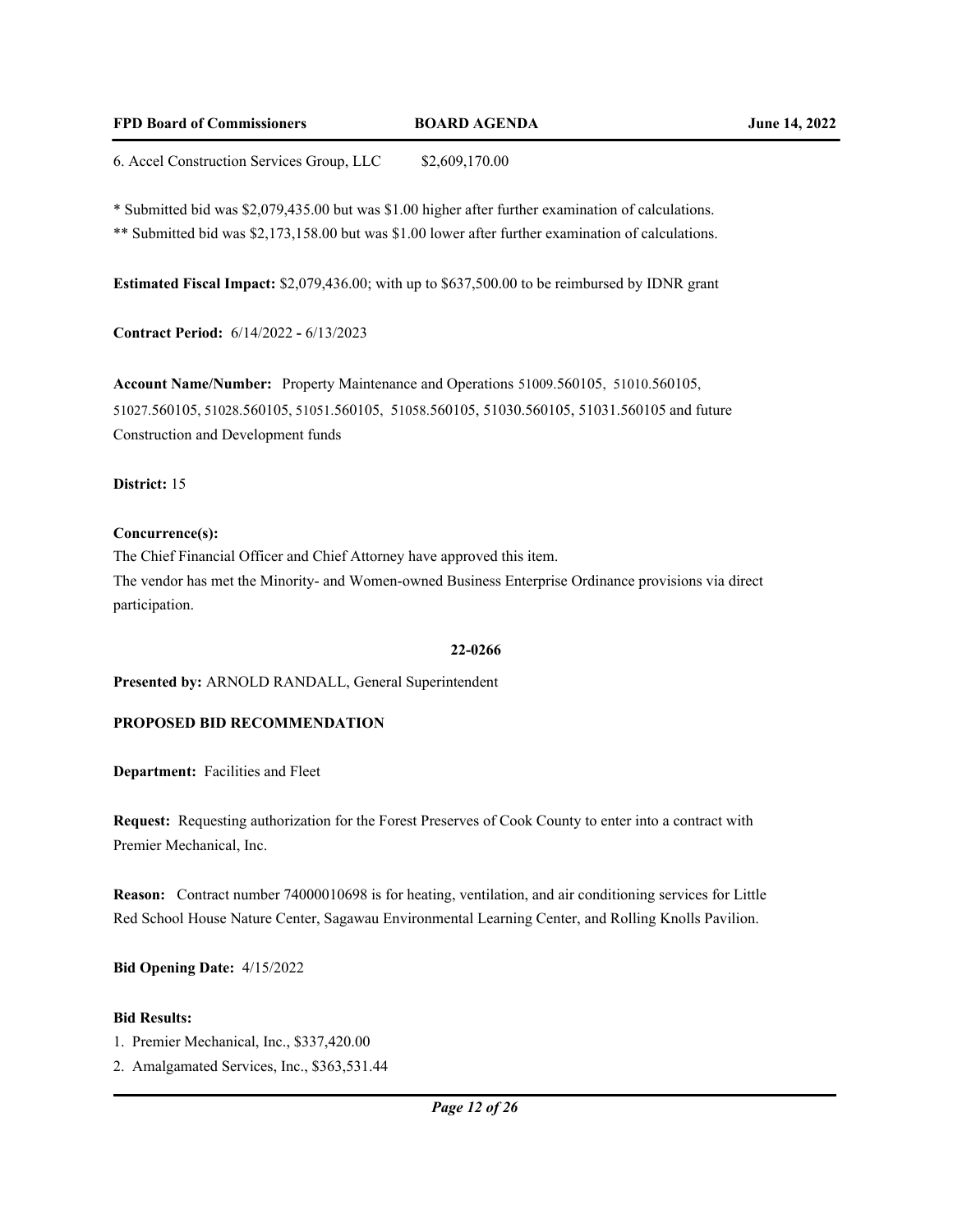**Estimated Fiscal Impact:** \$337,420.00; FY 2022 \$33,232.00, FY 2023 \$66,716.00, FY 2024 \$67,220.00, FY 2025 \$67,730.00, FY 2026 \$68,258.00, FY 2027 \$34,264.00

**Contract Period:** 06/14/2022-06/13/2025; two (2) twelve-month extension options at the discretion of the General Superintendent

**Account Name/Number:** Building Services, Supplies, and Materials 51001.540360; Professional Services 51001.520840

**District:** 15, 17

### **Concurrence(s):**

The Chief Financial Officer and Chief Attorney have approved this item. The vendor has met the Minority and Women Owned Business Enterprise Ordinance via direct participation.

#### **22-0275**

**Sponsored by:** Arnold Randall, Forest Preserve District of Cook County Board of Commissioners

## **PROPOSED BID RECOMMENDATION**

**Department:** Department of Planning and Development

**Request:** Authorization for the Forest Preserves of Cook County (the "Forest Preserves") to enter into a construction contract with Matthew Paving, Inc., primary place of business Oak Lawn, Illinois, for Districtwide Transportation Improvements at various locations, primarily in Southwest Cook County.

Specific locations are in Willow Springs (John Husar I&M Canal, Red Gate Woods, Maple Lake East, Pulaski Woods South, Pulaski Woods, Wolf Road Woods, & Crawdad Slough)

**Reason:** Contract #74000010692 issued under Project #19-80-67G-22C2 Districtwide Transportation Improvements for the Palos Area Parking Lot Improvements. The work includes, but is not limited to access drive, parking area, and paved trail improvements at Red Gate Woods, John Husar I&M Canal Trail, Maple Lake East, Pulaski Woods, Pulaski Woods South, Wolf Rd Woods, & Crawdad Slough and other related work as specified in the plans & specifications.

### **Bid Opening Date:** 4/28/2022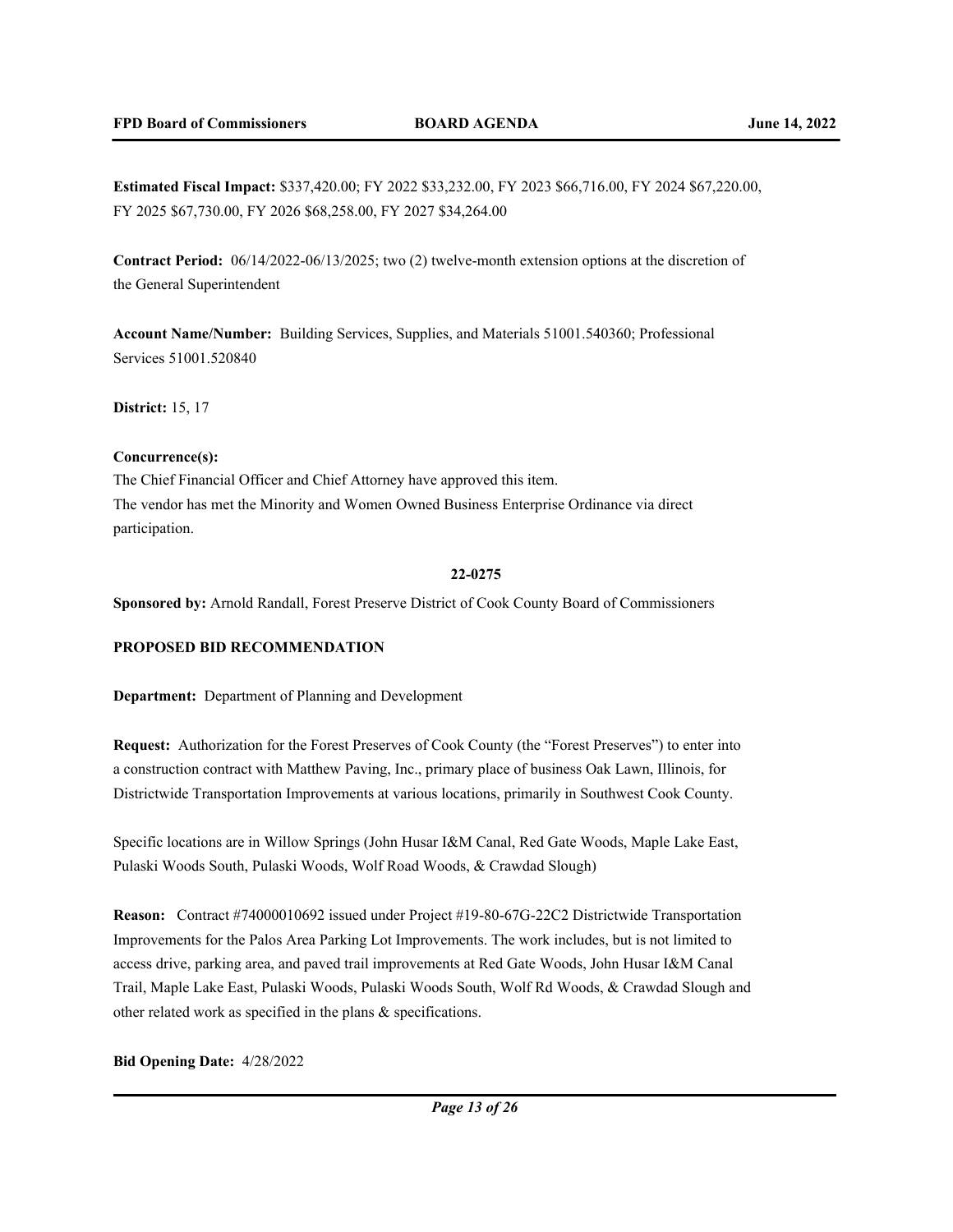## **Bid Results:**

| 1. Matthew Paving, Inc.     | \$1,923,834.82 |
|-----------------------------|----------------|
| 2. Enlight Contracting, LLC | \$2,049,122.35 |

**Estimated Fiscal Impact:** \$1,923,834.82

**Contract Period:** Two hundred thirty (230) days from notice to proceed.

**Account Name/Number:** Land Improvements 51029.560019, 51009.560019, 51051.560019 and 51058.560019 accounts

**District:** 17

#### **Concurrence(s):**

The Chief Financial Officer and Chief Attorney have approved this item.

The vendor has met the Minority- and Women-owned Business Enterprise Ordinance provisions via direct participation.

#### **22-0251**

#### **PROPOSED DISBURSEMENT**

**Department(s):** Department of Planning and Development

**Action:** Authorization to make a payment

**Payee:** Christopher B. Burke Engineering Ltd., Rosemont, Illinois

**Good(s) or Service(s):** Professional Services for Transportation Improvements

**Fiscal Impact:** \$160,377.22

**Accounts:** Professional Services 51029.520830 and 51009.520830

**Contract Number(s):** #74000007780 and 74000009864 issued under Project 19-80-67G

## **District(s):** Districtwide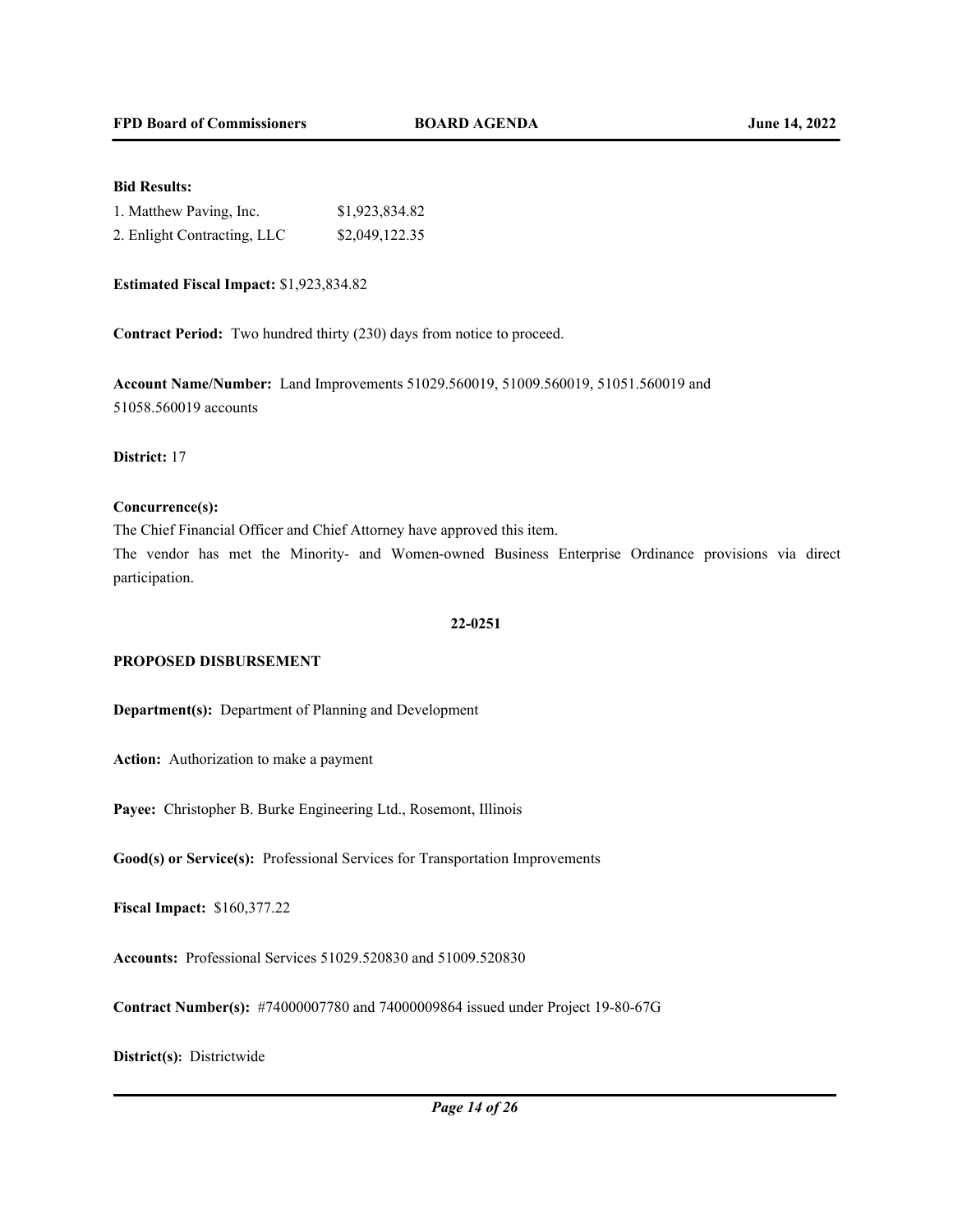**Summary:** Professional engineering services for certain transportation-related capital projects funded primarily by the transfer of up to \$25 million in motor fuel tax (MFT) funds through an intergovernmental agreement with the Cook County Department of Transportation & Highways ("CCDOTH"). The consultant scope includes design and construction management for improvements to access roads with parking areas, rehabilitation of trails, related ADA improvements, stormwater drainage and pedestrian safety improvements. This payment is for work under a professional services contract approved by the Forest Preserves of Cook County Board of Commissioners on 5/19/2020 (Board Item No. 20-0189). A small portion of the work for this payment is not eligible for MFT funds and would be paid with other capital funds.

#### **22-0271**

**Presented by:** ARNOLD RANDALL, General Superintendent

### **REPORT**

**Department:** Department of Finance and Administration

**Request:** Receive and File

**Report Title:** Procurement and Disbursements Report

**Report Period:** 4/1/2022 - 4/30/2022

**Summary:** Submitting the Procurement and Disbursements Report for the period of April 2022. The report is to be received and filed in compliance with Section 1-8-2 (BB) of the District's Code of Ordinances.

#### **22-0272**

**Presented by:** ARNOLD RANDALL, General Superintendent

## **REPORT**

**Department:** Department of Finance and Administration

**Request:** Receive and File

**Report Title:** Corporate Fund Analysis of Revenue and Expenditures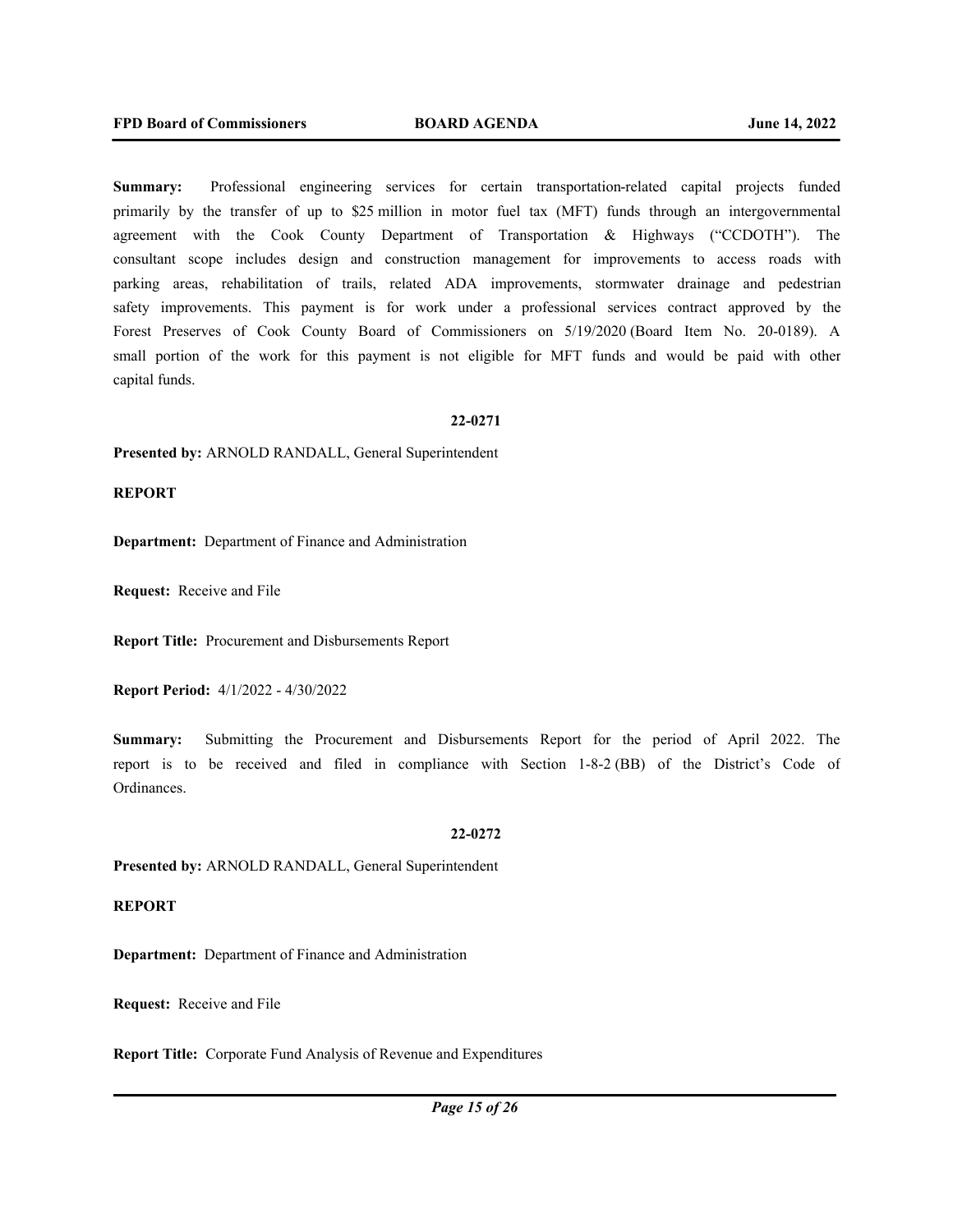**Report Period:** 1/1/2022 - 4/30/2022

**Summary:** Detailed Fund Analysis of Revenue and Expenditures for April 2022.

#### **22-0279**

## **REPORT**

**Department:** Departments of Legal and Finance

**Request:** Receive and File

**Report Title:** Workers' Compensation Report - April 2022

**Report Period:** 4/1/2022 - 4/30/2022

**Summary:** The Forest Preserves of Cook County Departments of Legal and Finance are submitting Workers' Compensation Claim Payments for the month of April 2022. Payments total \$79,721.35 for April 2022.

### **22-0290**

#### **REPORT**

**Department:** Law Enforcement

**Request:** Refer to Law Enforcement Committee

**Report Title:** Model Policing

**Report Period:** June 2022

**Summary:** Report on the status to achieve the goal of a Model Forest Preserves Police Department.

#### **22-0278**

# **RECOMMENDATION OF THE FINANCE SUBCOMMITTEE (WORKERS' COMPENSATION)**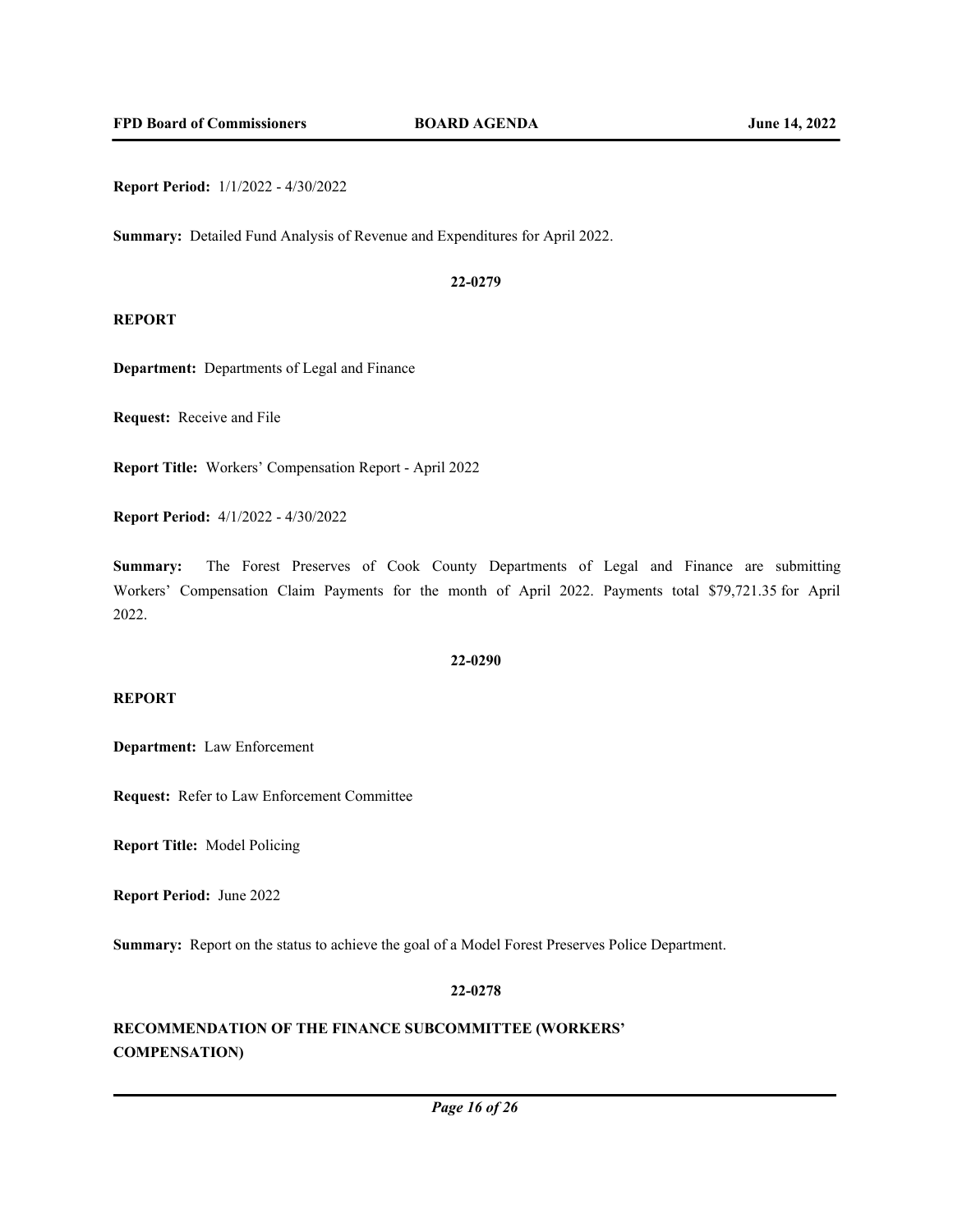Finance Subcommittee Meeting on Workers' Compensation -06/14/2022

The Finance Subcommittee on Workers' Compensation met on the above listed date and recommends the following for approval:

Workers' Compensation Claims approved Fiscal Year 2022 to present: \$17,296.24 Workers' Compensation Claims to Be Approved: \$250.00

#### **22-0277**

## **RECOMMENDATION OF THE FINANCE SUBCOMMITTEE (LITIGATION)**

Finance Subcommittee Meeting on Litigation -05/09/2022

The Finance Subcommittee on Litigation met on the above listed date and recommends the following for approval:

| Proposed Settlements Approved Fiscal Year 2022 to Present: \$207,000.00 |        |
|-------------------------------------------------------------------------|--------|
| Proposed Settlements to Be Approved:                                    | \$0.00 |
|                                                                         |        |

| Legal Fees Approved Fiscal Year 2022 to Present: | \$308,583.55 |
|--------------------------------------------------|--------------|
| Legal Fees for 05/09/2022 to Be Approved:        | \$72,557.27  |

### **22-0304**

### **JOURNAL OF PROCEEDINGS**

SECRETARY TO THE BOARD, Lynne M. Turner, presented in printed form a record of the Journal of Proceedings of the regular meeting held on 05/10/22.

### **22-0264**

## **PROPOSED CALENDAR OF EVENTS**

**Department: Conservation and Experiential Programming**

**Summary: Forest Preserves of Cook County Calendar - 6/14/2022 - 7/26/2022**

**Please check the Forest Preserve of Cook County's website for updates and changes.**

**Sunday, 6/12; 8am** 

#### **Nesting Bird Walk, Trailside Museum, River Forest**

Learn about and view nesting behavior of resident and migratory birds on a guided walk. Led by Chicago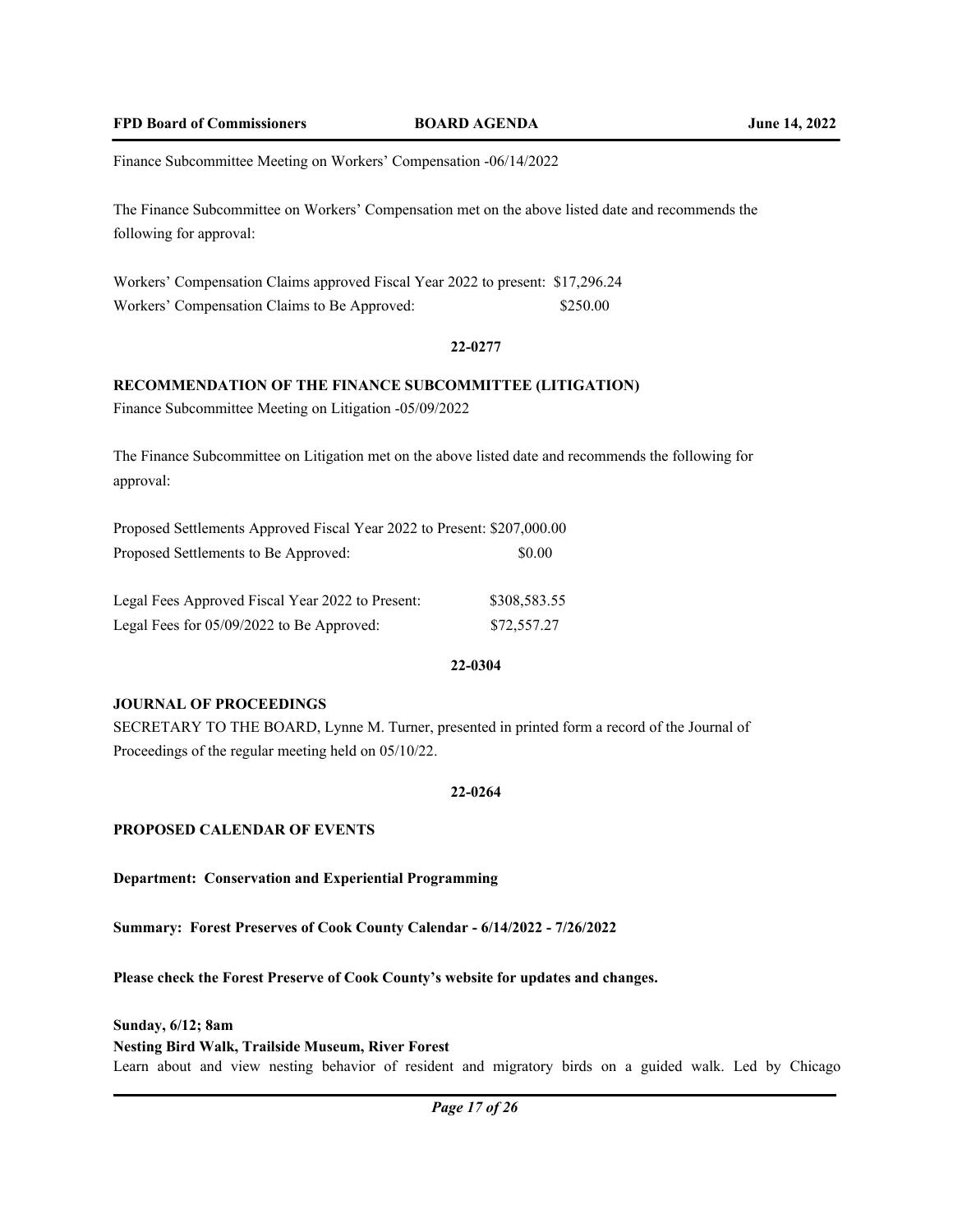Audubon's John Elliott. *Registration required*. *Binoculars available.* 

## **Sunday, 6/12; 1pm**

#### **Botanic Drawing, Sagawau Nature Center, Lemont**

Learn to artistically capture the beauty and details of plants. Drawing and painting will be outdoors if weather conditions allow. *Registration required. Ages 12 and up.*

## **Tuesday, 6/14; 9pm**

#### **Moon Walk, Little Red Schoolhouse, Willow Springs**

Let the full moon be our guide as we walk in the largest Urban Night Sky Place in the world. *Registration required. All ages. Please bring binoculars, limited pairs to lend.*

#### **Tuesday, 6/14; 6pm**

## **Twilight Walk, River Trail Nature Center, Northbrook**

Some of our local wildlife begin their day just as the sun begins to set. Learn about these animals and more on a guided walk. *\$3 per person. Registration required by 6/11.* 

#### **Thursday, 6/16; 7am**

#### **Early Bird Biking, John Husar I&M Canal Bicycle Trail Parking Lot, Willow Springs**

Join staff as we explore nature on a 15-mile guided bicycle trip. *Bring your own bike; meet in the parking lot. Registration required. Call 312-533-5751.*

### **Thursday, 6/16; 8am**

#### **Bird Walk, Eggers Grove, Chicago**

Join a naturalist as we explore this preserve while looking for birds. A limited supply of binoculars will be available for lending.

## **Thursday, 6/16; 5:30pm - 7pm**

#### **Creek Walk, Bode Lake, Streamwood**

Explore Poplar Creek during this investigative walk. *Registration required. Call 773-758-8899.*

### **Saturday, 6/18; 9am - 12pm**

### **Busse Lake Fishing Derby, Busse Woods, Elk Grove Village**

Everyone is invited to explore the trails of Busse Woods and participate in a free fishing derby. *For information and to register, call 847-519-7674.*

### **Saturday, 6/18; 10am - 3pm**

### **Juneteenth Celebration, Sand Ridge Nature Center, South Holland**

Celebrate freedom, family and country with various activities, presentations, performances, and exhibit displays highlighting Black history, arts, and culture.

#### **Saturday, 6/18; 10am - 11:30am**

**Self-Love Bootcamp: The Art of Positive Thinking: How can nature help us to change our thinking? Sand Ridge Nature Center, South Holland**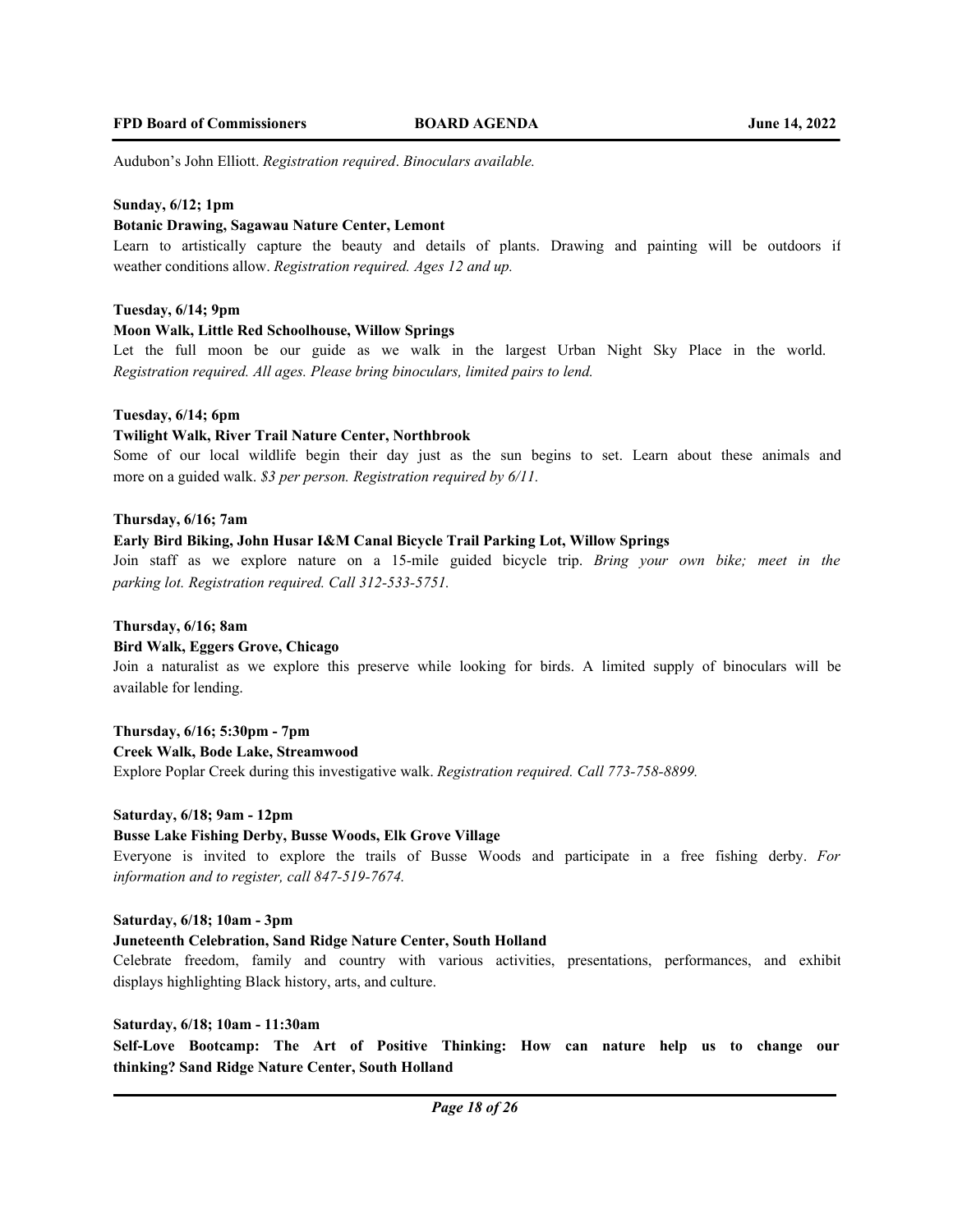This series of wellness programs is designed for youth and families to connect to oneself and nature. *Registration required.*

#### **Sunday, 6/19; 1pm**

#### **Dragonfly Walk, Sagawau Nature Center, Lemont**

Learn why dragonflies and damselflies are aerial acrobats by watching them fly. Includes a moderate 1 -mile walk. *Registration required. Ages 12 and up.* 

#### **Sunday, 6/19; 1pm**

#### **Juneteenth Prairie Powerwalk, Crabtree Nature Center, Barrington**

Join us for an outdoor discussion and remembrance of this important holiday. Then go on a fast paced 3-mile summer prairie walk. *Ages 16 and up.*

### **Sunday, 6/19; 10:30am**

#### **Father's Day Family Nature Walk, Trailside Museum, River Forest**

Join a naturalist as we explore the scenic trails on a nature walk, learning about wildlife fathers. *Registration required.*

### **Sunday, 6/19; 11am - 2pm**

#### **The Un-buried Treasure Hunt, River Trail Nature Center, Northbrook**

Pick up a treasure map at the welcome tent then decode the clues along the trails to find the un-buried treasure.

### **Tuesday, 6/21; 7:30pm**

### **Summer Solstice Walk and Tale, Little Red Schoolhouse, Willow Springs**

A folktale recited by a librarian from LaGrange Park Library will accompany this guided walk to celebrate the summer solstice. *Registration required. Ages 9 and up. Programa ofrecido en Español*.

## **Tuesday, 6/21; 7pm - 8:30pm**

## **Summer Solstice Celebration, Sand Ridge Nature Center, South Holland**

Celebrate midsummer through a guided walk as you learn about its significance culturally and ecologically. *Registration required.*

## **Wednesday, 6/22; 6pm - 7:30pm Camping 101, Dan Beard, Northbrook**

1.5-hour long workshop covering basic camping skills. *All ages. Registration required.*

### **Wednesday, 6/22; 1pm - 3pm**

### **Pond Paddle, Thatcher Glen Pond, River Forest**

Enjoy an afternoon out paddling on Thatcher Glen Pond located at the Trailside Museum of Natural History. *Instruction, sanitized equipment, and kayaks provided. Registration required. Call 312-533-5751.*

#### **Friday, 6/24; 8pm - 9:30pm**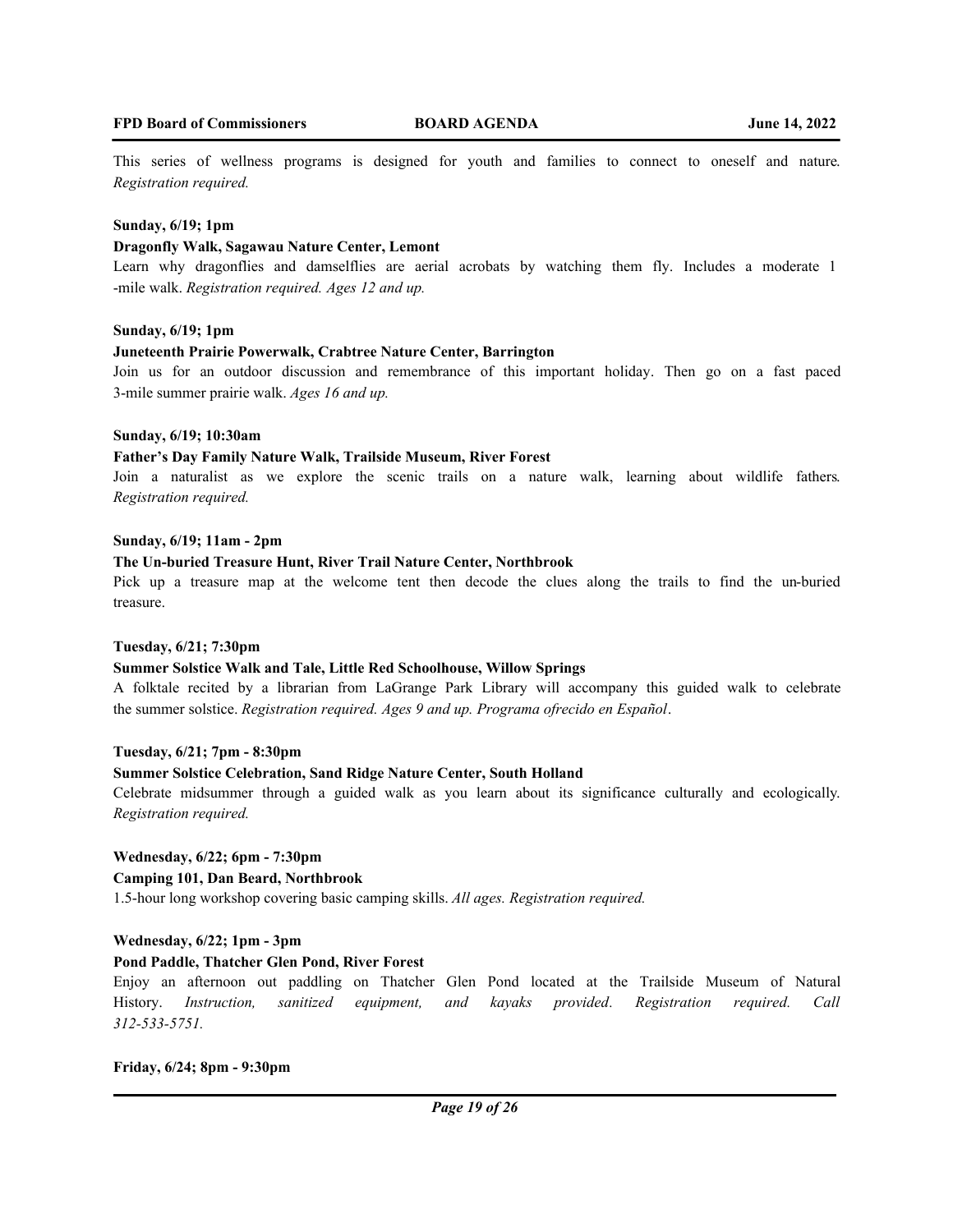#### **Jewels of the Night, Sagawau Nature Center, Lemont**

Enjoy the chorus of singing insects and the light show of fireflies. Learn how to conserve these nocturnal insects. *Registration required.*

### **Friday, 6/24; 8:30pm - 10:45pm**

#### **Calling Frog Survey, Little Red Schoolhouse, Willow Springs**

Use your sense of hearing to identify which frogs are calling tonight. The data will be used as part of the Calling Frog Survey for the Chicago Wilderness Region. *Registration required. Ages 10 and up. Programa ofrecido en Español.* 

#### **Saturday, 6/25; 1pm**

#### **World Beatles Day, Crabtree Nature Center, Barrington**

We will not be singing songs, but instead celebrating beetles, the insects! Come on a bug hunt to see what summer insects we find along the trails.

### **Saturday, 6/25; 10:30am**

## **Welcome Summer Walk, Trailside Museum, River Forest**

Join a naturalist for a casual nature walk to explore and enjoy the sights and sounds of early summer. *Registration required.*

#### **Saturday, 6/25; 12pm - 3pm**

#### **Nature Obstacle Course, Twenty-Sixth Street Woods-West, LaGrange Park**

Families, attempt an obstacle course created from natural materials. Other nature play, exploration and art activities will be available, too! *Registration required. Call 312-533-5751.*

#### **Sunday, 6/26; 1:30pm**

#### **The Buzz on Bees, River Trail Nature Center, Northbrook**

Visit our beehives and meet the beekeepers to learn about bees, pollination, and honey. *Registration required.*

#### **Wednesday, 6/29; 10 am**

#### **International Mud Day, Bunker Hill, Niles**

Join others around the globe in a day of splashing, rolling, squishing, making mud pies and more! Dress to get messy.

#### **Friday, July 1; 8:30 pm**

#### **Bat Monitoring Night Walk, Little Red Schoolhouse, Willow Springs**

Using monitoring technology, participate in a search for resident bat activity on our trails. *Ages 12 & up. Registration Required* 708-839-6897. *Program is also offered in Spanish.*

## **Sunday, July 3; 1 pm**

### **Red, White & Blue, Crabtree Nature Center, Barrington**

Walk the Burr Edge Trail and try to spot flowers, fruits or animals wearing the colors of the USA flag.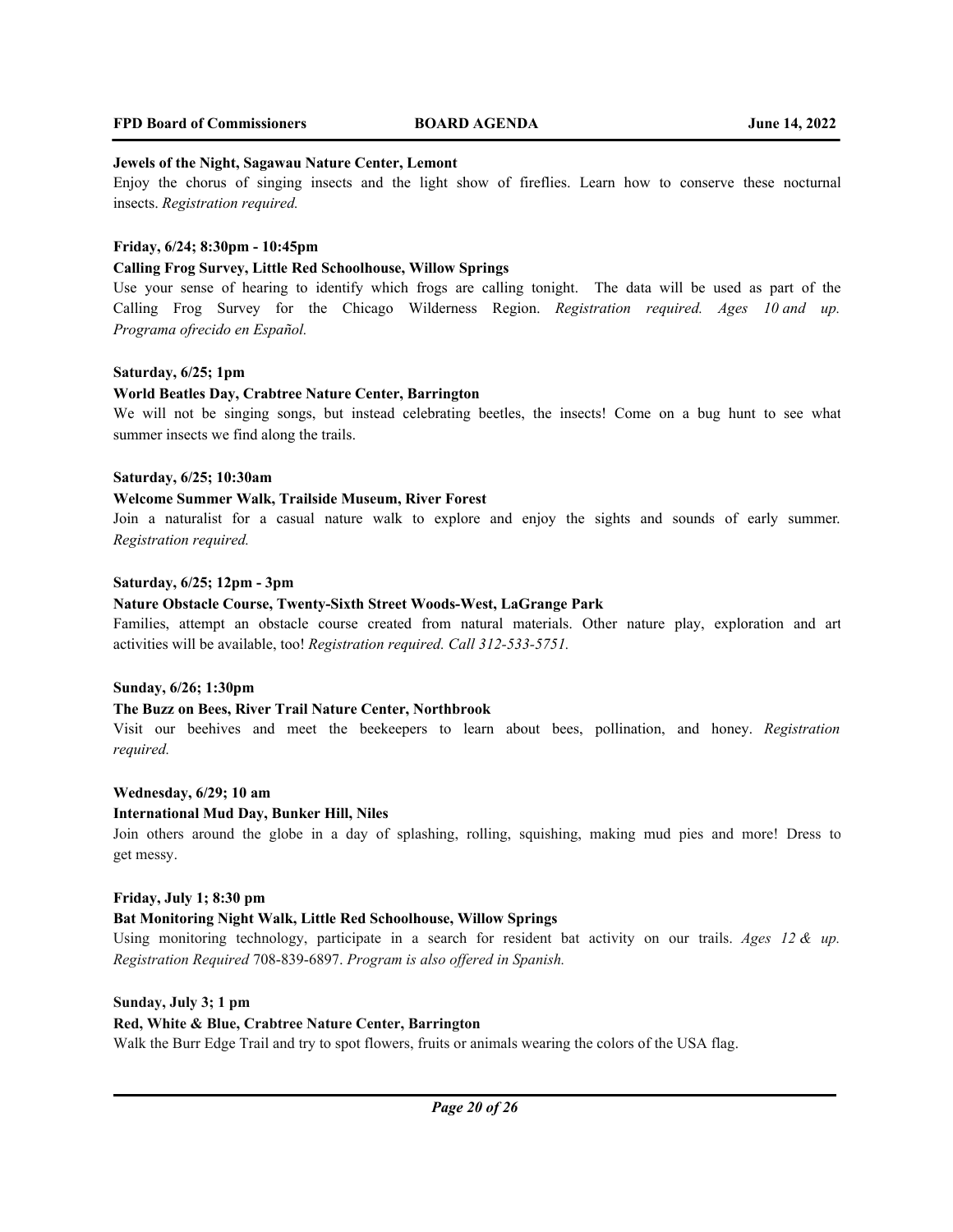## **FPD Board of Commissioners BOARD AGENDA June 14, 2022**

## **Friday, July 8; 1 pm**

#### **Butterfly Walk, Sagawau Environmental Learning Center, Lemont**

Learn how to spot butterflies on a 1-mile trail walk. *Registration Required at 630-257-2045.*

## **Saturday, July 9; 10 am**

### **Kid's Fest, Wampum Lake, Thornton**

Enjoy this annual event suitable for the whole family! Featuring community partners offering fishing, canoeing, archery and more. Canoe slots limited; all ages **Registration encouraged**.

### **Thursday, July 14; 11 am**

### **Insect Fest, Cummings Square, River Forest**

Go on a bug hunt, explore insects through dance and movement, follow the migratory patterns of monarch butterflies, and create your own insect! All ages.

#### **Saturday, July 16; 10 am**

#### **Dog Days of Summer, Beck Lake, Des Plaines**

Doggy paddle, guided nature walks, paw print painting on tree cookies, and more! BYO-Dog. Dogs must be pet and person-friendly and remain on leash. Dog Personal Flotation Devices not provided.

### **Saturday, July 16: 12 pm**

#### **Outdoor Block Party, Camp Shabbona Woods, South Holland**

Create your own adventure with family and friends with music, nature play, artmaking projects, games, walks and more.

# **Saturday, July 23; 10 am Explore the African American Heritage Water Trail, Beaubien Woods Boat Launch, Chicago**

Experience the African American Heritage Water Trail through this guided event.

**Sunday, July 24; 1:30 pm Bug-a-Palooza, River Trail Nature Center, Northbrook** Learn about the amazing diversity of insects as we catch and release them.

### **ITEMS TO BE DISCHARGED FROM COMMITTEE**

### **FINANCE COMMITTEE**

## 22-0118

**Sponsored by:** TONI PRECKWINKLE (President), Forest Preserve District of Cook County Board of Commissioners

## **PROPOSED RESOLUTION**

**PROPOSED COLLECTIVE BARGAINING AGREEMENT, SALARY SCHEDULE, WAGE ADJUSTMENTS AND HEALTHCARE PLAN RESOLUTION**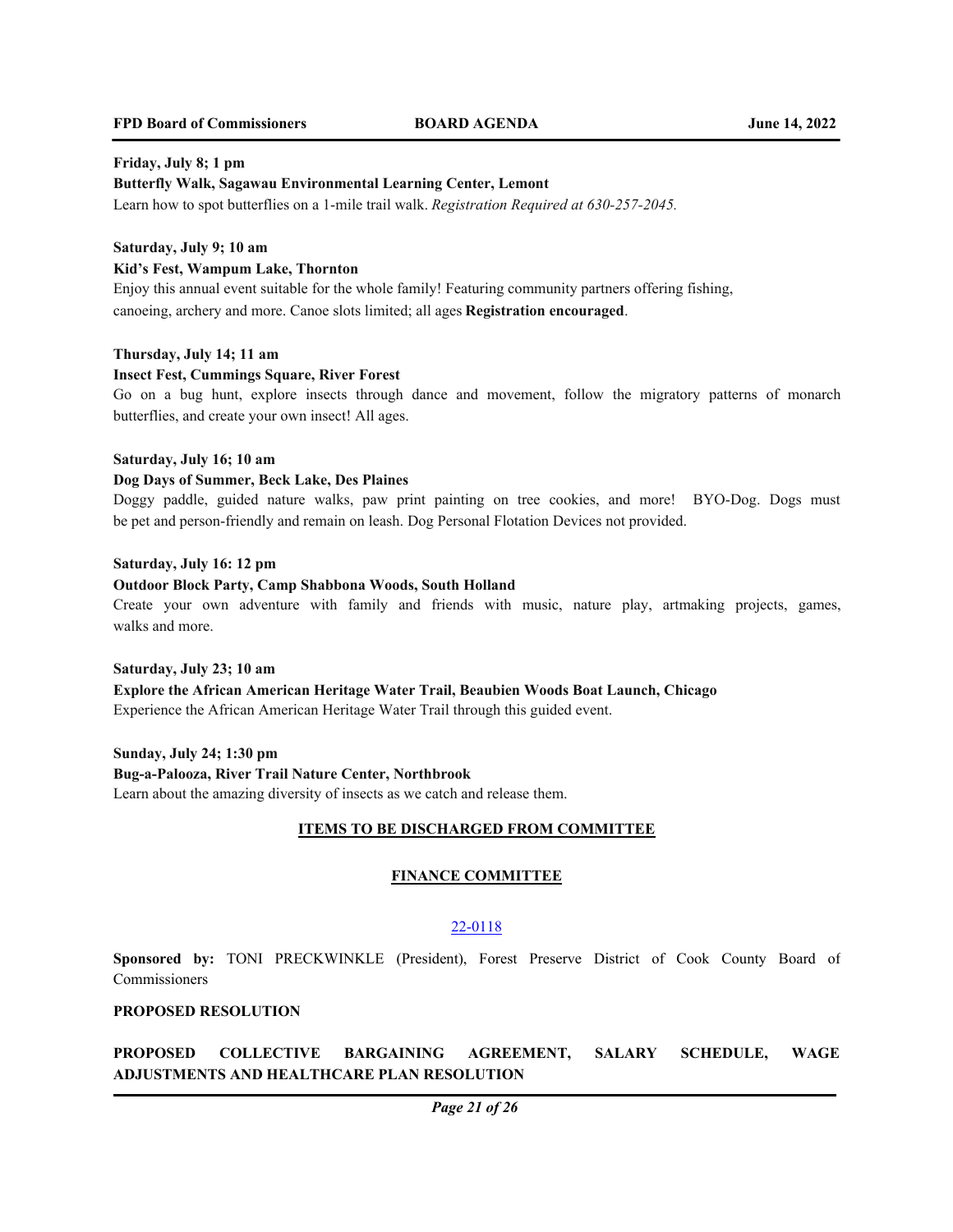**WHEREAS,** the Illinois Public Labor Relations Act (5 ILCS 315/1 et seq.) has established regulations regarding collective bargaining with a union; and

**WHEREAS,** the Collective Bargaining Agreement Salary Schedule and wage adjustments, as well as healthcare plan revisions, for the period of January 1, 2021 through December 31, 2024 covering various employees in the Landscape Maintenance, Facilities and Fleet, Law Enforcement, Conservation and Experiential Programming, and Resource Management Departments of the Forest Preserves of Cook County (the "Forest Preserves") have been negotiated between the Forest Preserves and Teamsters Local 700; and

**WHEREAS,** the general increases, wage adjustments and one-time payments that have been negotiated are reflected in the Salary Schedule and are included in the Collective Bargaining Agreement negotiated between the Forest Preserves and Teamsters Local 700; and

**WHEREAS,** such general increases, wage adjustments and one-time payments were accounted for in the 2022 Annual Appropriations Ordinance as approved by the Forest Preserves Board of Commissioners on November 18, 2021 (Board Item No. 21-0471); and

**WHEREAS,** the revisions to the current healthcare plan that have been negotiated are included in the Collective Bargaining Agreement negotiated between the Forest Preserves and Teamsters Local 700.

**NOW THEREFORE BE IT RESOLVED**, that the Board of Commissioners of the Forest Preserves of Cook County do hereby approve the Collective Bargaining Agreement, which includes the Salary Schedule, wage adjustments, and one-time payments negotiated between the Forest Preserves and Teamsters Local 700 as follows:

- a) effective upon board approval of the Collective Bargaining Agreement, a \$2,000 one-time payment to be paid on payroll closest to forty-five (45) days after approval by Board to bargaining unit members in active status excluding seasonal employees;
- b) effective upon board approval of the Collective Bargaining Agreement, a \$1,000 one-time pandemic payment to be paid on payroll closest to forty-five (45) days after approval by Board to bargaining unit members in active status excluding seasonal employees;
- c) effective the first full pay period on or after July 1, 2021, the pay rates for all classifications shall be increased 1.5%, except that seasonal employees shall not be entitled to retroactive pay;
- d) effective the first full pay period on or after July 1, 2022, the pay rates for all classifications shall be increased 2.5%, except that seasonal employees shall not be entitled to retroactive pay;
- e) a \$1,000 one-time payment to be paid on payroll closest to forty-five (45) days after January 1, 2023, to bargaining unit members in active status excluding seasonal employees;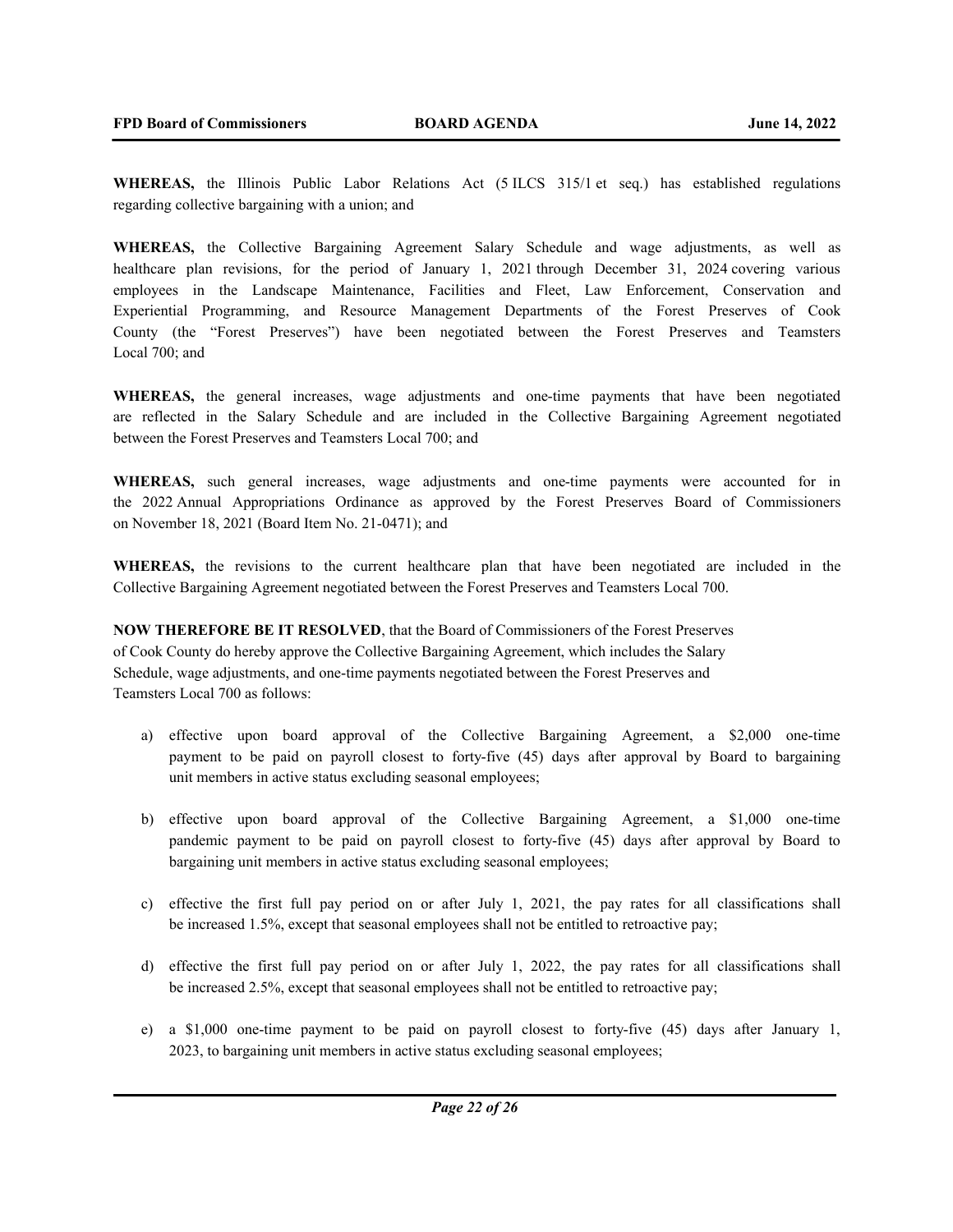- f) effective the first full pay period on or after July 1, 2023, the pay rates for all classifications shall be increased 2.5%, except that seasonal employees shall not be entitled to retroactive pay;
- g) effective the first full pay period on or after July 1, 2024, the pay rates for all classifications shall be increased 2.0%, except that seasonal employees shall not be entitled to retroactive pay.

BE IT FURTHER RESOLVED, that the Side Letter of Agreement authorizing the Forest Preserves to request reclassification of various Local 700 positions in accordance with the Forest Preserves' Employment Plan and Supplemental Policies Manual to increase the wages as specified therein is approved.

**BE IT FURTHER RESOLVED**, that the Healthcare Plan shall be revised as follows:

**HEALTHCARE** (See Cook County Health Plan Design/Appendix C)

| Item                        | <b>Upon Approval by Forest Preserves Board</b> |           |           |
|-----------------------------|------------------------------------------------|-----------|-----------|
| <b>HMO Health Insurance</b> | <b>Current</b>                                 | 12/1/2022 | 12/1/2023 |
| <b>Employee Only</b>        | 1.50%                                          | 1.75%     | 2.25%     |
| Employee + Spouse           | $2.00\%$                                       | 2.50%     | 3.25%     |
| $Employee + Child (ren)$    | 1.75%                                          | 2.25%     | 2.75%     |
| $Employee + Family$         | 2.25%                                          | $3.00\%$  | $4.00\%$  |
| <b>PPO Health Insurance</b> | <b>Current</b>                                 | 12/1/2022 | 12/1/2023 |
| Employee Only               | 2.50%                                          | 2.75%     | 3.25%     |
| Employee + Spouse           | 3.00%                                          | 3.50%     | 4.25%     |
| $Employee + Child (ren)$    | 2.75%                                          | 3.25%     | 3.75%     |
| Employee + Family           | 3.25%                                          | $4.00\%$  | 5.00%     |

**Emergency Room Copay** Increased to \$100.00, effective December 1, 2022.

## **Out of Pocket Maximum (PPO)**

| Current: | $$1,600/\$3,200$ (single/family; in network)<br>\$3,200/\$6,400 (single/family; out of network)  |
|----------|--------------------------------------------------------------------------------------------------|
| 12/1/22  | $$2,000$ /\$4,000 (single/family; in network)<br>\$4,000/\$8,000 (single/family; out of network) |

**BE IT FURTHER RESOLVED**, that Teamsters Local 700 members who retired from the Forest Preserves after July 1, 2021 are eligible for retroactive pay from July 1, 2021 for hours worked in a union position included in the Collective Bargaining Agreement negotiated between the Forest Preserves and Teamsters Local 700; but shall not be eligible to receive any one-time payments that this Board authorizes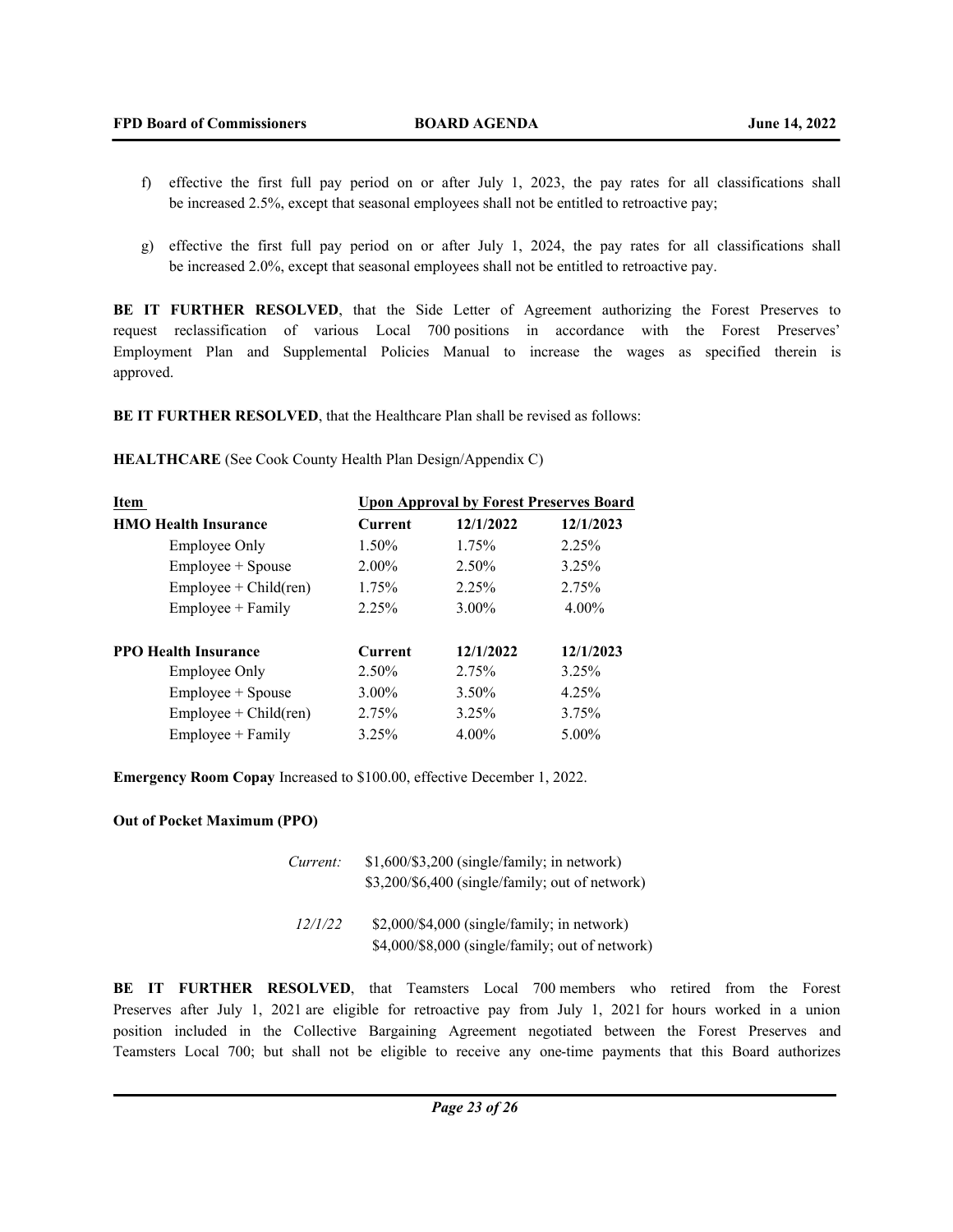to be paid to active collective bargaining unit employees.

**BE IT FURTHER RESOLVED,** that the Forest Preserves' Director of Human Resources, Chief Financial Officer, and Comptroller are hereby authorized to implement the Salary Schedule, wage adjustments and healthcare provisions as negotiated and otherwise outlined above.

**BE IT FURTHER RESOLVED**, that the Forest Preserves' Comptroller is hereby directed to make all payments consistent with this resolution.

Adopted this 14th day of June 2022.

## 22-0132

**Sponsored by:** TONI PRECKWINKLE (President), Forest Preserve District of Cook County Board of Commissioners

#### **PROPOSED RESOLUTION**

# **APPROVAL OF SALARY SCHEDULE, WAGE ADJUSTMENTS AND HEALTHCARE PLAN REVISIONS FOR NON-UNION EMPLOYEES**

**WHEREAS,** the Board of Commissioners approved on April 5, 2022 the salary schedules, wage adjustments and healthcare plan revisions for union employee members of International Brotherhood of Painters and Allied Trades, District Council #14, Chicago Journeymen Plumbers Local Union 130, U.A., the International Brotherhood of Electrical Workers, Local 134, and Sheet Metal Workers International Association, Local No. 73 (Board Item Nos. 22-0128, 22-0129, 22-0130, and 22-0131); and

**WHEREAS,** it is anticipated that on or before June 14, 2022, the Forest Preserves of Cook County (the "Forest Preserves") Board of Commissioners will approve salary schedule, wage adjustments and healthcare plan revisions for union employee members of Teamsters Local 700; and

**WHEREAS,** prior salary schedule, wage adjustments and healthcare plan revisions for non-union employees were approved by the Forest Preserves Board of Commissioners in 2020 (Agenda Item No. 20-0254); and

**WHEREAS,** in consideration of the 2022 Annual Appropriations Ordinance as approved by the Forest Preserves Board of Commissioners on November 18, 2021 (Agenda Item No. 21-0471), the Chief Financial Officer, Comptroller, and Director of Human Resources have worked to recommend appropriate salary adjustments for the Forest Preserves non-union workforce which would be implemented in Fiscal Year 2022; and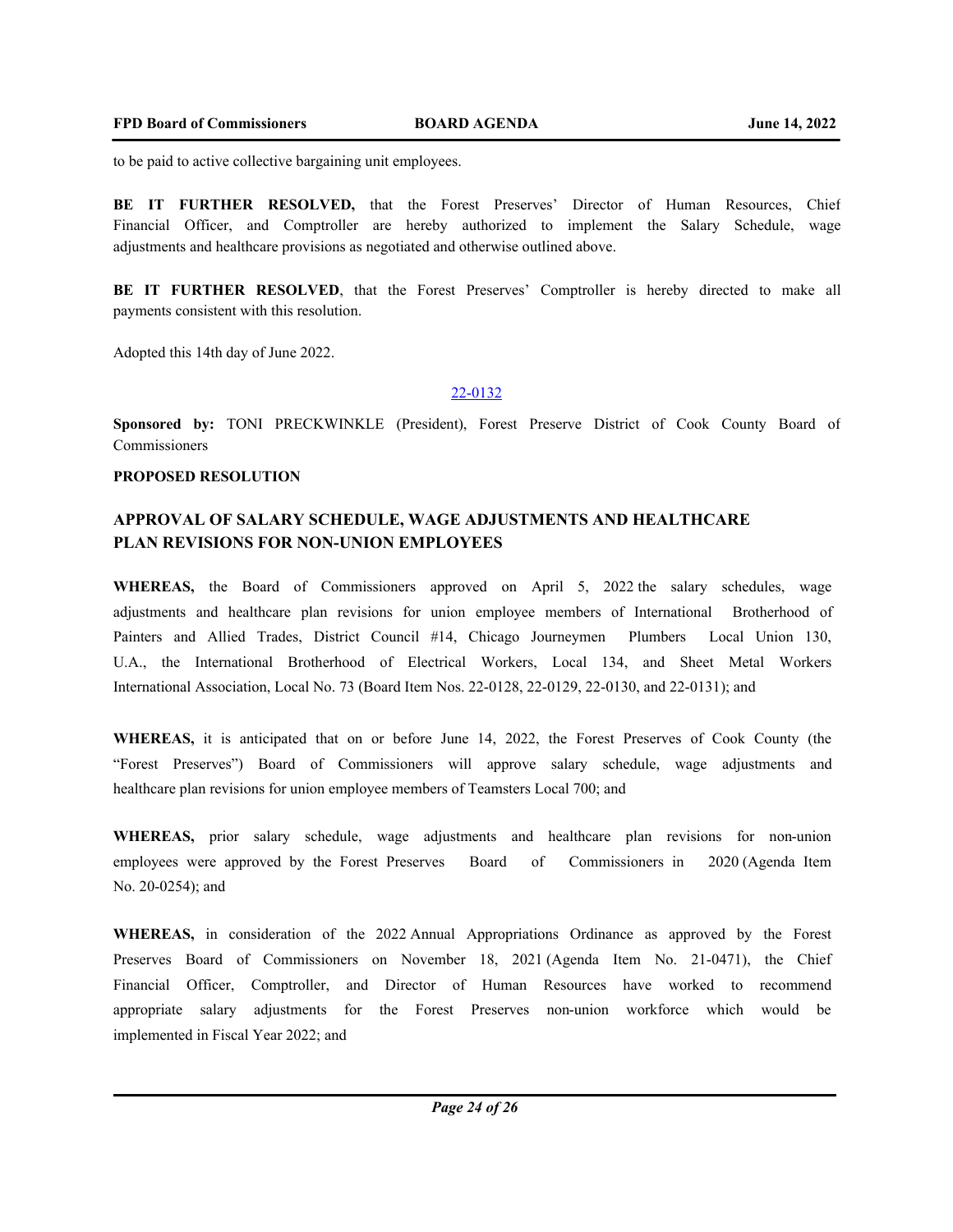**WHEREAS,** salary adjustments and general wage increases are reflected in the proposed amended Schedule 1 Non-Union Salary Schedule and Schedule 5 Non-Union Hourly Rate Schedule; and

**WHEREAS,** the Chief Financial Officer, Comptroller and Director of Human Resources recommend the following:

- a) a \$2,000 one-time payment to be paid to full-time non-union employees (excluding seasonal employees) in active status on payroll closest to forty-five (45) days after approval by Board; and
- b) a \$1,000 one-time pandemic payment to be paid to full-time non-union employees (excluding seasonal employees) in active status on payroll closest to forty-five (45) days after approval by Board; and
- c) effective the first full pay period on or after July 1, 2021, the pay rates for non-union employees shall be increased 1.5% for all classifications, except that seasonal employees shall not be entitled to retroactive pay; and
- d) effective the first full pay period on or after July 1, 2022, the pay rates for non-union employees shall be increased 2.5% for all classifications, except that seasonal employees shall not be entitled to retroactive pay; and
- e) a \$1,000 one-time payment to be paid to full-time non-union employees (excluding seasonal employees) in active status on payroll closest to forty-five (45) days after January 1, 2023; and
- f) effective the first full pay period on or after July 1, 2023, the pay rates for non-union employees shall be increased 2.5% for all classifications, except that seasonal employees shall not be entitled to retroactive pay; and
- g) effective the first full pay period on or after July 1, 2024, the pay rates for non-union employees shall be increased 2.0% for all classifications, except that seasonal employees shall not be entitled to retroactive pay; and
- h) part-time non-union employees will receive one-time payments on the same basis provided to full-time non-union employees, except that the one-time payments will be prorated at 50% of the amounts paid to full-time non-union employees.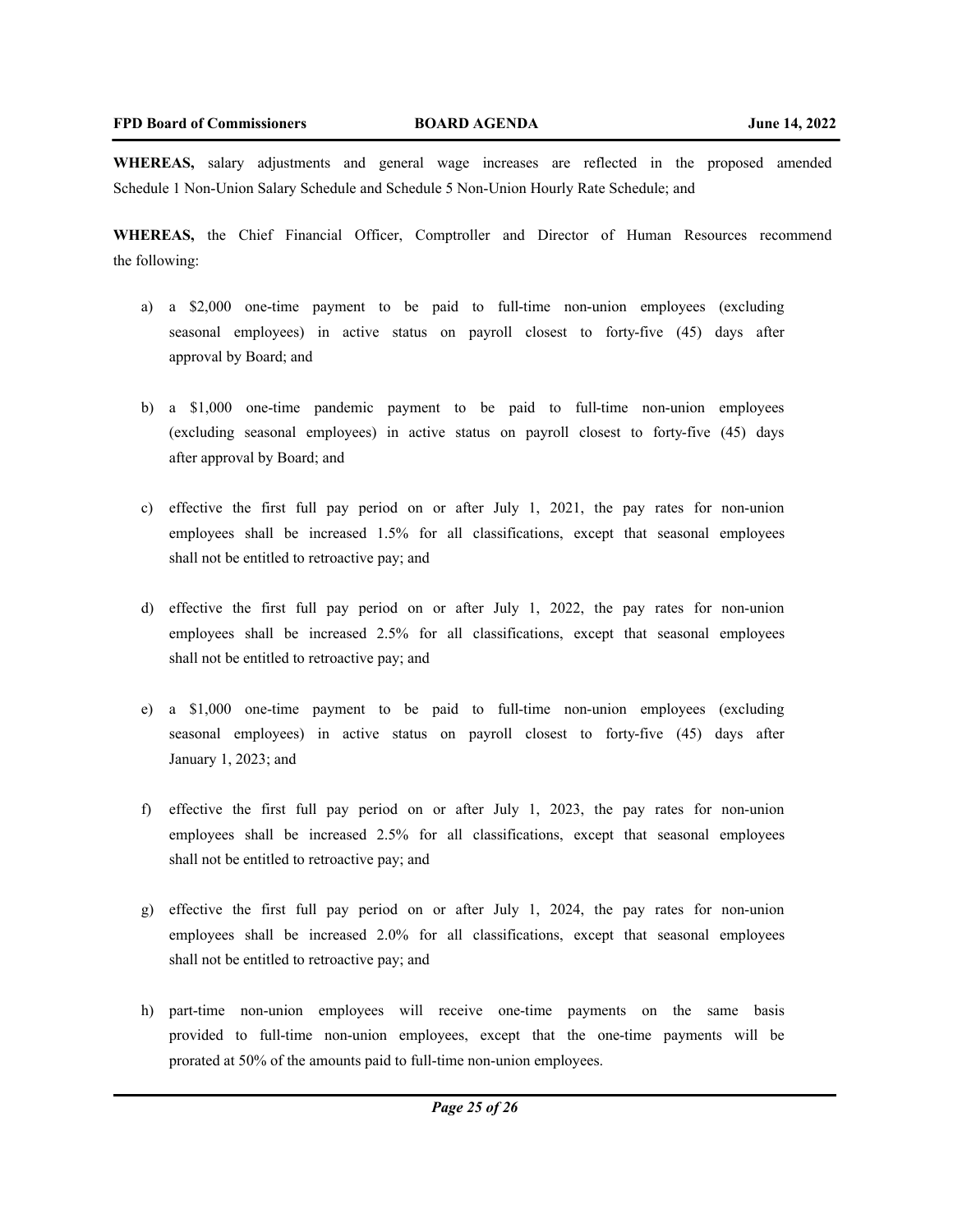**WHEREAS,** the current healthcare plan shall be revised as follows:

| <u>Item</u>                 | <b>Upon Approval by Forest Preserves Board</b> |           |           |
|-----------------------------|------------------------------------------------|-----------|-----------|
| <b>HMO</b> Health Insurance | Current                                        | 12/1/2022 | 12/1/2023 |
| <b>Employee Only</b>        | 1.50%                                          | 1.75%     | 2.25%     |
| Employee + Spouse           | $2.00\%$                                       | $2.50\%$  | 3.25%     |
| $Employee + Child (ren)$    | 1.75%                                          | 2.25%     | 2.75%     |
| $Employee + Family$         | 2.25%                                          | $3.00\%$  | $4.00\%$  |
| <b>PPO Health Insurance</b> | <b>Current</b>                                 | 12/1/2022 | 12/1/2023 |
| <b>Employee Only</b>        | 2.50%                                          | 2.75%     | 3.25%     |
| Employee + Spouse           | $3.00\%$                                       | 3.50%     | 4.25%     |
| $Employee + Child (ren)$    | 2.75%                                          | 3.25%     | 3.75%     |
| $Emplovee + Family$         | 3.25%                                          | $4.00\%$  | 5.00%     |

**Emergency Room Copay** Increased to \$100.00, effective December 1, 2022.

# **Out of Pocket Maximum (PPO)**

| Current:    | \$1,600/\$3,200 (single/family; in network)<br>\$3,200/\$6,400 (single/family; out of network) |
|-------------|------------------------------------------------------------------------------------------------|
| $12/l/22$ : | \$2,000/\$4,000 (single/family; in network)<br>\$4,000/\$8,000 (single/family; out of network) |

**NOW, THEREFORE BE IT RESOLVED,** that the Forest Preserves of Cook County Board of Commissioners does hereby support and approve the salary increases, one-time payments, and healthcare plan revisions for the Forest Preserves non-union workforce as provided herein.